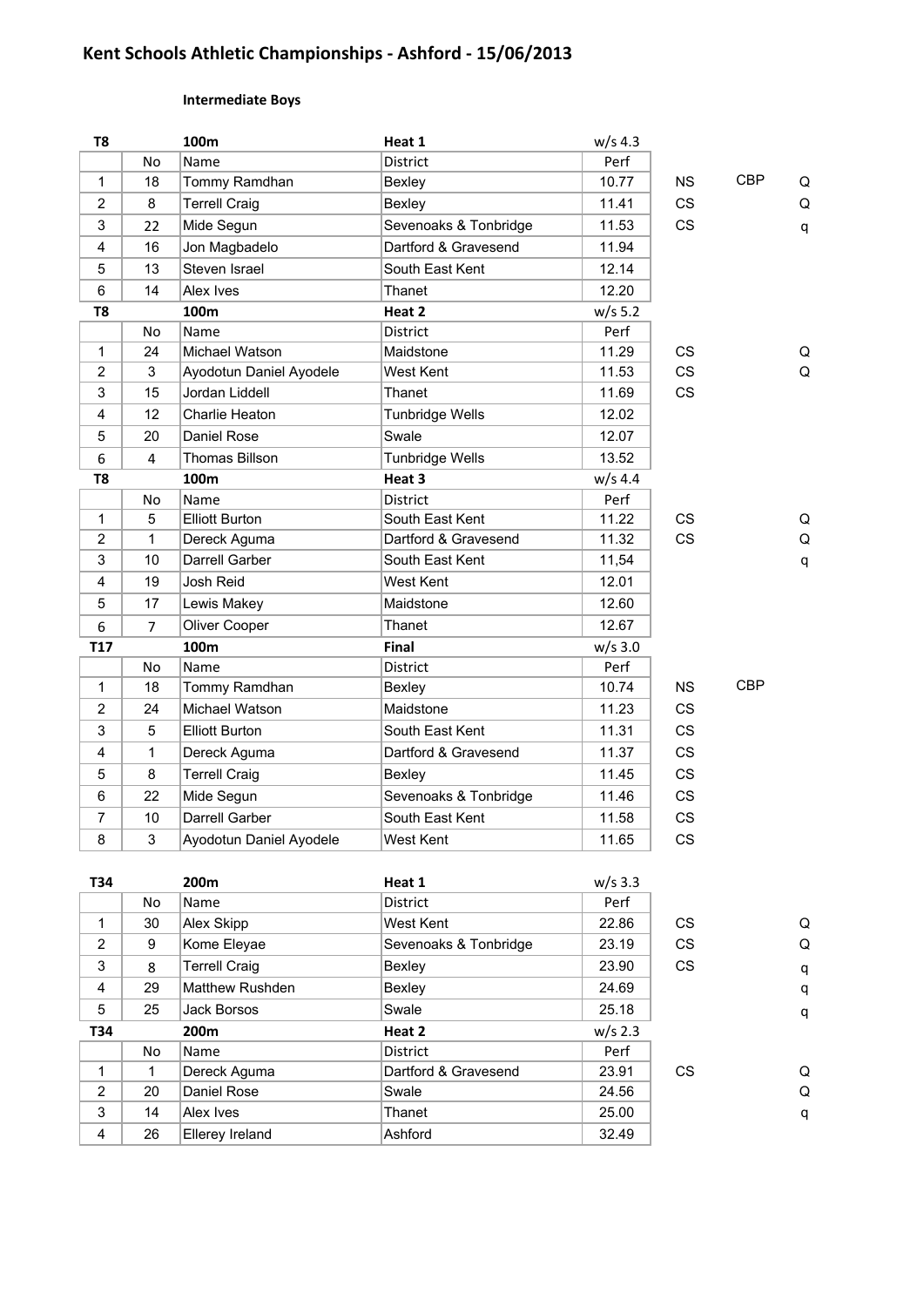| <b>T53</b>     |    | 200 <sub>m</sub>       | <b>Final</b>          | $w/s$ 3.8 |    |
|----------------|----|------------------------|-----------------------|-----------|----|
|                | No | Name                   | District              | Perf      |    |
|                | 30 | Alex Skipp             | West Kent             | 22.36     | ES |
| $\overline{2}$ | 9  | Kome Eleyae            | Sevenoaks & Tonbridge | 22.96     | CS |
| 3              | 1  | Dereck Aguma           | Dartford & Gravesend  | 23.11     | CS |
| 4              | 8  | <b>Terrell Craig</b>   | Bexley                | 24.05     |    |
| 5              | 20 | Daniel Rose            | Swale                 | 24.77     |    |
| 6              | 25 | Jack Borsos            | Swale                 | 25.68     |    |
|                | 14 | Alex Ives              | Thanet                | dns       |    |
|                | 29 | <b>Matthew Rushden</b> | Bexley                | dns       |    |

|           | 400m                        | Heat 1                |       |           |   |
|-----------|-----------------------------|-----------------------|-------|-----------|---|
| <b>No</b> | Name                        | <b>District</b>       | Perf  |           |   |
| 49        | Reuben Reid Williams        | Medway                | 53.21 | <b>CS</b> | Q |
| 42        | Samee Goosani               | Maidstone             | 53.63 |           | Q |
| 37        | Josh Dalsan                 | West Kent             | 53.76 |           | q |
| 39        | <b>Connor Ellis</b>         | Sevenoaks & Tonbridge | 56.05 |           | q |
| 44        | Luke Gunter                 | Sevenoaks & Tonbridge | 56.73 |           | q |
| 47        | Ayo Moiett                  | Medway                | 57.76 |           |   |
|           | 400m                        | Heat 2                |       |           |   |
| <b>No</b> | Name                        | <b>District</b>       | Perf  |           |   |
| 45        | Lewis Hefferman             | Medway                | 53.08 | <b>CS</b> | Q |
| 36        | Joseph Burton               | Medway                | 55.03 |           | Q |
| 41        | Caleb Gillingham            | Swale                 | 56.48 |           | q |
| 12        | Charlie Heaton              | Tunbridge Wells       | 57.66 |           |   |
| 35        | Louie Bolton                | South East Kent       | 57.89 |           |   |
| 46        | <b>Jake Hulks</b>           | South East Kent       | 58.43 |           |   |
|           | 400m                        | Final                 |       |           |   |
| <b>No</b> | Name                        | <b>District</b>       | Perf  |           |   |
| 45        | Lewis Hefferman             | Medway                | 52.50 | <b>CS</b> |   |
| 49        | <b>Reuben Reid Williams</b> | Medway                | 53.20 | <b>CS</b> |   |
| 36        | Joseph Burton               | Medway                | 53.81 |           |   |
| 37        | Josh Dalsan                 | West Kent             | 55.27 |           |   |
| 41        | Caleb Gillingham            | Swale                 | 55.61 |           |   |
| 42        | Samee Goosani               | Maidstone             | 56.06 |           |   |
| 39        | <b>Connor Ellis</b>         | Sevenoaks & Tonbridge | 56.35 |           |   |
| 44        | Luke Gunter                 | Sevenoaks & Tonbridge | 57.34 |           |   |
|           |                             |                       |       |           |   |

No Name District **Perf** 1 57 Joseph O'Hara Bexley Bexley 2:07.19 2 59 Dylan Rigby St. Augustine & Canterbury 2:07.57 3 63 William Whitmore Sevenoaks & Tonbridge 2:08.20 4 53 Keiran Eland Ashford 2:16.40 5 139 Cameron Payas Medway 2:17.39 6 54 Robert Gibbons West Kent 2:23.47

**T25 800m Heat 1**

| ٺ |
|---|
| q |
| q |
|   |

| ر |
|---|
| O |
|   |

| 8               |     |                |                       |         |
|-----------------|-----|----------------|-----------------------|---------|
| T <sub>25</sub> |     | 800m           | Heat 2                |         |
|                 | No. | Name           | <b>District</b>       | Perf    |
|                 | 34  | Stephen Ball   | Bexley                | 2:08.98 |
| $\overline{2}$  | 58  | Toby Ralph     | Sevenoaks & Tonbridge | 2:09.17 |
| 3               | 51  | Lewis Caiels   | Bexley                | 2:09.95 |
| 4               | 61  | Luke Russell   | West Kent             | 2:11.61 |
| 5               | 55  | Joseph Holland | Tunbridge Wells       | 2:16.14 |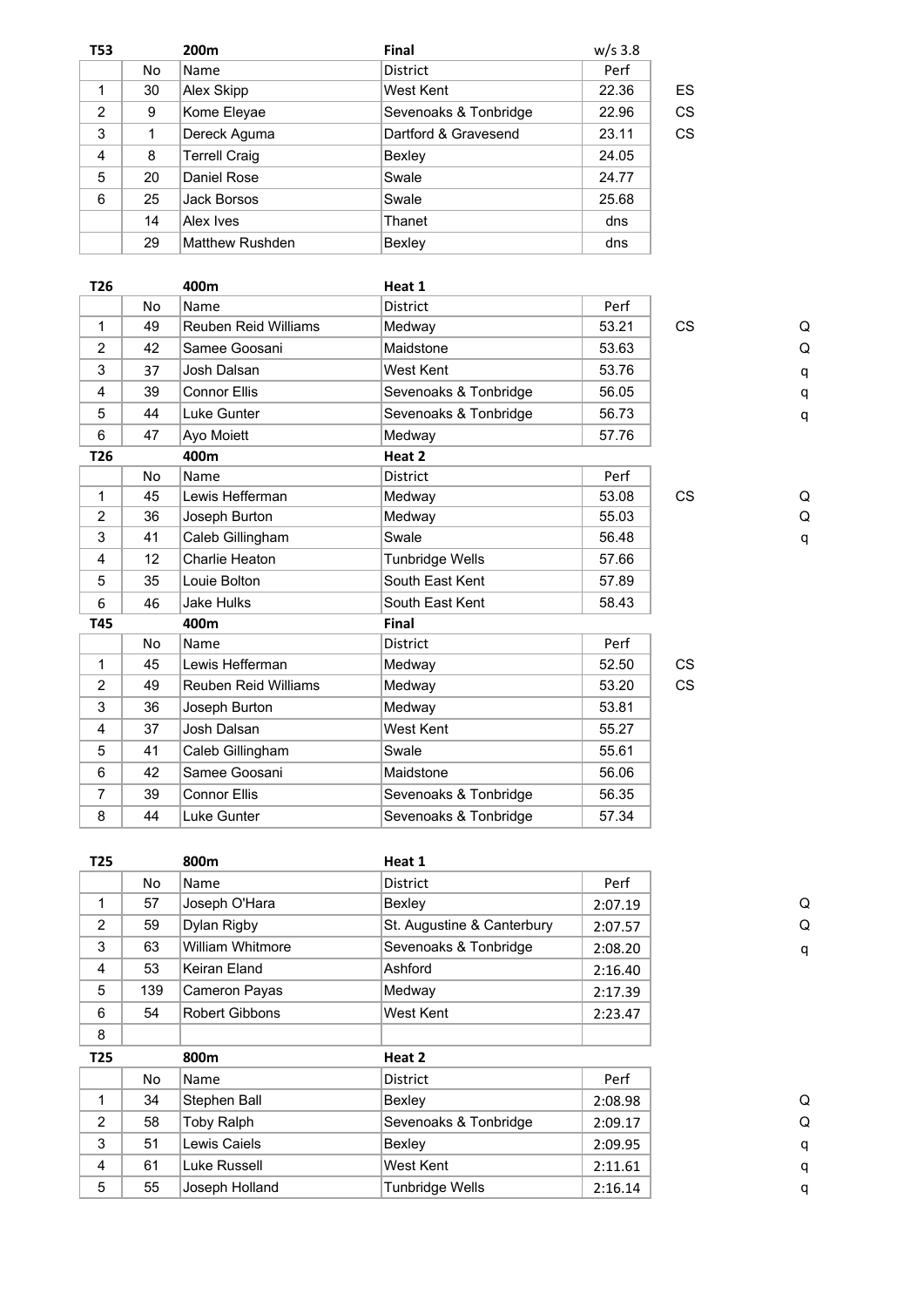| T44 |    | 800m                    | <b>Final</b>               |         |           |
|-----|----|-------------------------|----------------------------|---------|-----------|
|     | No | Name                    | District                   | Perf    |           |
| 1   | 57 | Joseph O'Hara           | Bexley                     | 1:56.88 | <b>NS</b> |
| 2   | 58 | Toby Ralph              | Sevenoaks & Tonbridge      | 2:00.26 | CS        |
| 3   | 59 | Dylan Rigby             | St. Augustine & Canterbury | 2:02.04 | CS        |
| 4   | 61 | Luke Russell            | West Kent                  | 2:04.81 | CS        |
| 5   | 51 | Lewis Caiels            | Bexley                     | 2:08.86 |           |
| 6   | 63 | <b>William Whitmore</b> | Sevenoaks & Tonbridge      | 2:09.88 |           |
| 7   | 55 | Joseph Holland          | Tunbridge Wells            | 2:14.83 |           |
|     | 34 | Stephen Ball            | Bexley                     | dnf     |           |

| <b>T54</b> |    | 1500m                 | Final                  |         |    |
|------------|----|-----------------------|------------------------|---------|----|
|            | No | Name                  | <b>District</b>        | Perf    |    |
| 1          | 70 | George Duggan         | Maidstone              | 4:03.58 | ES |
| 2          | 72 | <b>William Fuller</b> | West Kent              | 4:03.99 | ES |
| 3          | 73 | Jack Goss             | Shepway                | 4:05.87 | ES |
| 4          | 78 | Miles Weatherseed     | Sevenoaks & Tonbridge  | 4:10.64 | CS |
| 5          | 69 | Christopher Cohen     | <b>Tunbridge Wells</b> | 4:14.97 | CS |
| 6          | 71 | Tim Faes              | Sevenoaks & Tonbridge  | 4:26.53 |    |
| 7          | 80 | Hamish Wyatt          | <b>Tunbridge Wells</b> | 4:30.53 |    |
| 8          | 77 | Callum Ward           | Dartford & Gravesend   | 4:31.36 |    |
| 9          | 64 | Dan Adams             | Thanet                 | 4:34.03 |    |
| 10         | 68 | Joe Briault           | Ashford                | 4:37.98 |    |
| 11         | 74 | Bobby Harrop          | Thanet                 | 4:55.15 |    |
| 12         | 65 | Sam Avis              | Maidstone              | 5:01.67 |    |

| T37 |    | 3000m         | Final                      |        |    |
|-----|----|---------------|----------------------------|--------|----|
|     | No | Name          | District                   | Perf   |    |
|     | 83 | James Pitcher | St. Augustine & Canterbury | 9:29.7 | CS |
|     | 81 | Stuart Brown  | Sevenoaks & Tonbridge      | 9:40.3 |    |

| T36 |    | 100m Hurdles           | <b>Final</b>          | $w/s$ 4.5 |    |
|-----|----|------------------------|-----------------------|-----------|----|
|     | No | <b>Name</b>            | <b>District</b>       | Perf      |    |
|     | 88 | James Masterson        | Sevenoaks & Tonbridge | 14.06     | ES |
| 2   | 87 | Ben Isaac              | Maidstone             | 14.40     | CS |
| 3   | 84 | <b>Elliot Anderson</b> | West Kent             | 14.53     | CS |
|     | 85 | Joe Clark              | Medway                | dns       |    |

|    | 400m Hurdles     | Heat 1          |       |    |
|----|------------------|-----------------|-------|----|
| No | 'Name            | <b>District</b> | Perf  |    |
| 62 | Bailey Stickings | Bexlev          | 59.40 | CS |

| T35 |    | 1500m Steeple Chase | Final    |         |    |     |
|-----|----|---------------------|----------|---------|----|-----|
|     | No | <b>Name</b>         | District | Perf    |    |     |
|     | 92 | Ben Matthews        | Bexlev   | 4:45.12 | CS | CBP |
| 2   | 93 | Euan Nicholls       | Ashford  | 4:45.27 | CS |     |
| 3   |    | Oliver Cooper       | Thanet   | 5:34.87 |    |     |

| F <sub>16</sub> |     | <b>High Jump</b> | <b>Final</b>               |      |    |
|-----------------|-----|------------------|----------------------------|------|----|
|                 | No. | <b>Name</b>      | <b>District</b>            | Perf |    |
| 1               | 91  | Lewis Church     | Tunbridge Wells            | 1.90 | ES |
| 2               | 85  | Joe Clark        | Medway                     | 1.90 | ES |
| 3               | 100 | Dominic Snee     | St. Augustine & Canterbury | 1.80 | CS |
| 4               | 95  | Daniel Akin      | West Kent                  | 1.70 |    |
| 5               | 98  | James Hallett    | Sevenoaks & Tonbridge      | 1.60 |    |
| 5               | 13  | Steven Israel    | South East Kent            | 1.60 |    |
|                 | 96  | Patrick Cox      | <b>Tunbridge Wells</b>     | nhr  |    |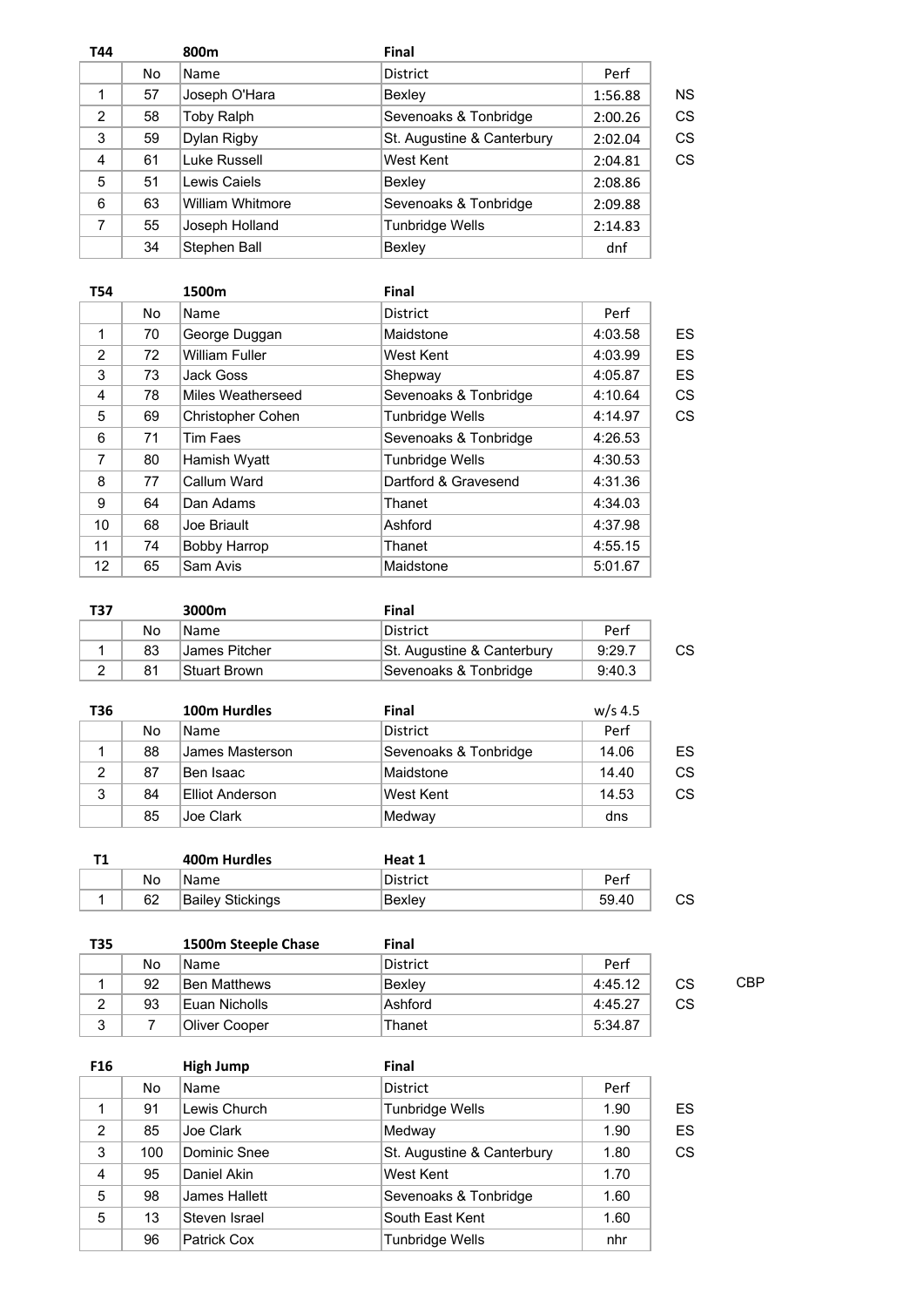| F2 |     | <b>Pole Vault</b> | Final           |      |    |
|----|-----|-------------------|-----------------|------|----|
|    | No  | 'Name             | <b>District</b> | Perf |    |
|    | 101 | Max Hodson        | !West Kent      | 3.35 | CS |

| F <sub>20</sub> |     | Long Jump             | <b>Final</b>          |      |    |
|-----------------|-----|-----------------------|-----------------------|------|----|
|                 | No  | Name                  | <b>District</b>       | Perf |    |
|                 | 109 | <b>Elliott Noonan</b> | South East Kent       | 6.32 | CS |
| 2               | 104 | Jed Botham            | West Kent             | 6.25 | CS |
| 3               | 103 | Joe Basaba            | South East Kent       | 5.96 |    |
| 4               | 47  | Ayo Moiett            | Medway                | 5.82 |    |
| 5               | 107 | Harry Kendall         | Sevenoaks & Tonbridge | 5.66 |    |
| 6               | 87  | Ben Isaac             | Maidstone             | 5.57 |    |
| 7               | 110 | Jamie Stevens         | Swale                 | 4.78 |    |
| 8               | 111 | Jake Williams         | Swale                 | 4.60 |    |

| F5             |     | <b>Triple Jump</b> | <b>Final</b>          |       |    |
|----------------|-----|--------------------|-----------------------|-------|----|
|                | No  | <b>Name</b>        | <b>District</b>       | Perf  |    |
|                | 112 | James Brown        | South East Kent       | 13.02 | CS |
| $\overline{2}$ | 103 | Joe Basaba         | South East Kent       | 12.52 | CS |
| 3              | 98  | James Hallett      | Sevenoaks & Tonbridge | 11.39 |    |
| 4              | 113 | William Ingram     | Thanet                | 11.33 |    |
| 5              | 114 | Ife Olisa          | Bexley                | 11.07 |    |

| F <sub>24</sub> |     | <b>Shot</b>      | Final           |       |
|-----------------|-----|------------------|-----------------|-------|
|                 | No. | <b>Name</b>      | <b>District</b> | Perf  |
|                 | 119 | Adam Fisher      | Bexley          | 10.62 |
| 2               | 122 | Adedayo Osdeleye | Medway          | 10.58 |
| 3               | 125 | Finn Warner      | Maidstone       | 9.69  |
| 4               | 121 | Alex Lynch       | South East Kent | 9.59  |

| <b>F15</b> |     | <b>Discus</b>          | Final                      |       |    |
|------------|-----|------------------------|----------------------------|-------|----|
|            | No  | <b>Name</b>            | <b>District</b>            | Perf  |    |
|            | 16  | Jon Magbadelo          | Dartford & Gravesend       | 45.31 | ΝS |
| 2          | 29  | <b>Matthew Rushden</b> | Bexley                     | 35.31 | CS |
| 3          | 126 | <b>Morrison Ayley</b>  | St. Augustine & Canterbury | 25.90 |    |
| 4          | 127 | Emmanuel Goriola       | Dartford & Gravesend       | 21.92 |    |
| 5          | 128 | Alex Johnson           | Thanet                     | 20.40 |    |

| F4             |     | <b>Hammer</b>      | Final                 |       |    |
|----------------|-----|--------------------|-----------------------|-------|----|
|                | No  | <b>Name</b>        | District              | Perf  |    |
|                | 134 | <b>Toby Redman</b> | Sevenoaks & Tonbridge | 48.34 | CS |
| $\overline{2}$ | 121 | Alex Lynch         | South East Kent       | 44.84 | CS |
| 3              | 133 | Aaron Meakin       | South East Kent       | 39.79 | CS |

| F <sub>19</sub> |     | <b>Javelin</b> | Final                 |       |    |
|-----------------|-----|----------------|-----------------------|-------|----|
|                 | No  | Name           | District              | Perf  |    |
|                 | 137 | Max Farnell    | Thanet                | 49.88 | СS |
|                 | 107 | Harry Kendall  | Sevenoaks & Tonbridge | 37.54 |    |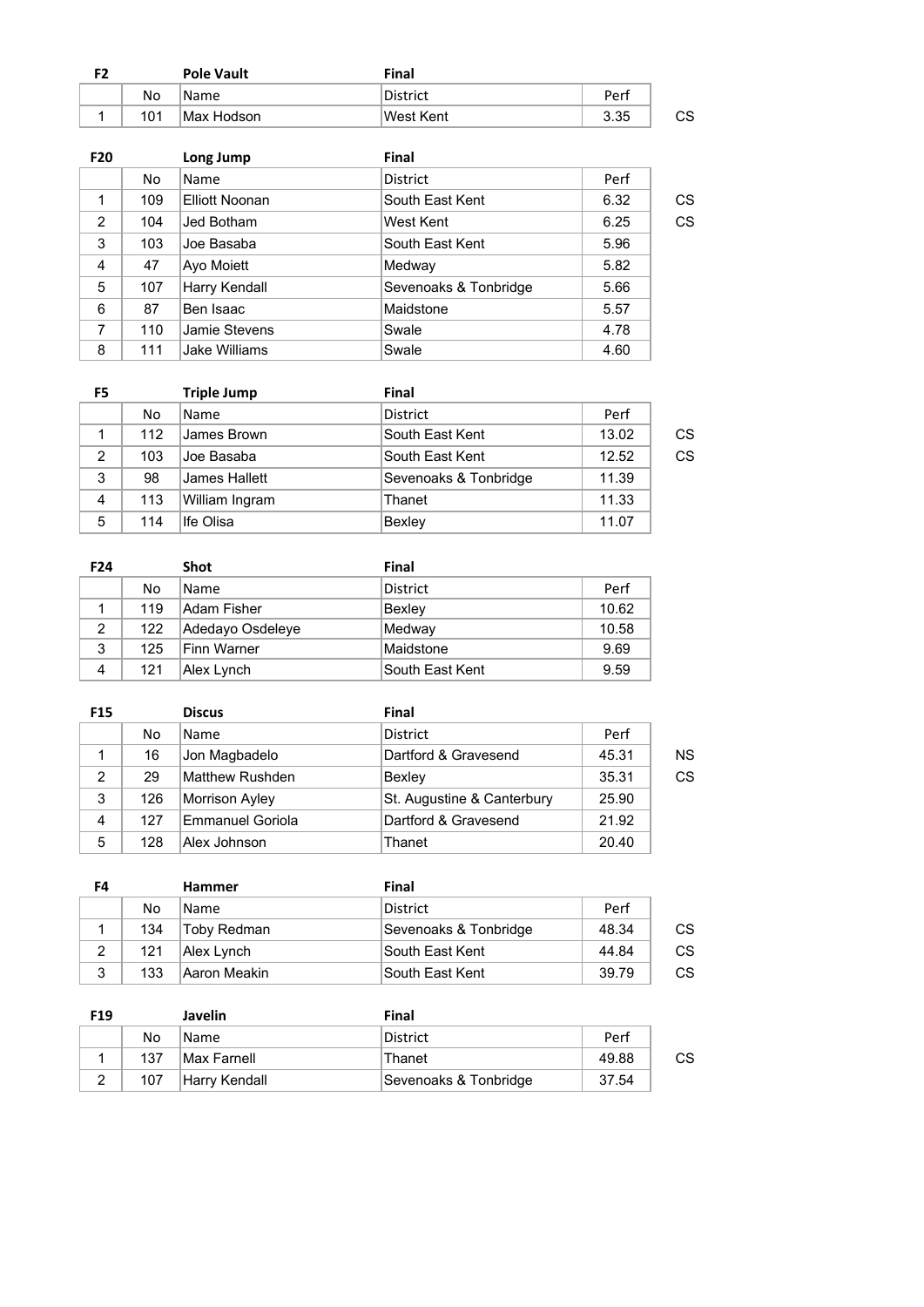# **Intermediate Girls**

|                | 100m                | Heat 1                | $w/s$ 5.6 |           |   |
|----------------|---------------------|-----------------------|-----------|-----------|---|
| No             | Name                | District              | Perf      |           |   |
| 11             | Darcey Kuypers      | Maidstone             | 12.56     | <b>ES</b> | Q |
| 8              | <b>Rose Hairs</b>   | Tunbridge Wells       | 12.68     | <b>CS</b> | Q |
| 3              | Tamara Anderson     | Thanet                | 12.87     | <b>CS</b> | q |
| 12             | Moshope Laniyan     | Thanet                | 13.12     |           | q |
| $\overline{7}$ | Ciara Ewart         | Ashford               | 13.27     |           | q |
| 1              | Hannah Abeyegbe     | Tunbridge Wells       | 13.37     |           |   |
| 20             | Aradoyn Smith       | Thanet                | 13.58     |           |   |
|                | 100m                | Heat 2                | $w/s$ 3.9 |           |   |
| <b>No</b>      | Name                | <b>District</b>       | Perf      |           |   |
| 15             | Joanne Okusamya     | Bexley                | 12.83     | <b>CS</b> | Q |
| 22             | Amber Warren        | Dartford & Gravesend  | 12.88     | <b>CS</b> | Q |
| 5              | Simone Baxter       | Sevenoaks & Tonbridge | 13.28     |           | q |
| 4              | India Atere Roberts | West Kent             | 13.39     |           |   |
| 18             | Pippi Randall       | South East Kent       | 13.67     |           |   |
| 17             | Ajayi Oluwatomisola | Medway                | 14.03     |           |   |
|                | 100m                | Final                 | $w/s$ 5.3 |           |   |
| <b>No</b>      | Name                | <b>District</b>       | Perf      |           |   |
| 11             | Darcey Kuypers      | Maidstone             | 12.58     | <b>ES</b> |   |
| 8              | <b>Rose Hairs</b>   | Tunbridge Wells       | 12.80     | <b>CS</b> |   |
| 22             | Amber Warren        | Dartford & Gravesend  | 13.04     |           |   |
| 3              | Tamara Anderson     | Thanet                | 13.18     |           |   |
| $\overline{7}$ | Ciara Ewart         | Ashford               | 13.20     |           |   |
| 12             | Moshope Laniyan     | Thanet                | 13.21     |           |   |
| 5              | Simone Baxter       | Sevenoaks & Tonbridge | 13.22     |           |   |
| 15             | Joanne Okusamya     | Bexley                | 15.70     |           |   |
|                |                     |                       |           |           |   |

| T33            |     | 200m                     | Heat 1                     | $w/s$ 3.2 |           |   |
|----------------|-----|--------------------------|----------------------------|-----------|-----------|---|
|                | No. | Name                     | <b>District</b>            | Perf      |           |   |
| 1              | 31  | Shannon Hylton           | West Kent                  | 24.22     | <b>NS</b> | Q |
| 2              | 36  | India Smith              | Sevenoaks & Tonbridge      | 26.36     | CS.       | Q |
| 3              | 16  | Abi Olagbaiye            | Bexley                     | 26.91     | <b>CS</b> | q |
| 4              | 22  | Amber Warren             | Dartford & Gravesend       | 27.16     |           | q |
| 5              | 28  | Lucy Eifion-Jones        | Sevenoaks & Tonbridge      | 27.50     |           | q |
| 6              | 37  | Charlotte Tappenden      | St. Augustine & Canterbury | 28.09     |           |   |
| 7              | 20  | Aradoyn Smith            | Thanet                     | 28.70     |           |   |
| 8              | 30  | Amelia Henley            | Swale                      | 28.73     |           |   |
| T33            |     | 200m                     | Heat 2                     | $w/s$ 6.3 |           |   |
|                | No  | Name                     | <b>District</b>            | Perf      |           |   |
| 1              | 11  | Darcey Kuypers           | Maidstone                  | 25.91     | ES.       | Q |
| 2              | 8   | Rose Hairs               | Tunbridge Wells            | 26.07     | <b>CS</b> | Q |
| 3              | 3   | Tamara Anderson          | Thanet                     | 27.05     |           | q |
| 4              | 7   | Ciara Ewart              | Ashford                    | 27.84     |           |   |
| 5              | 26  | <b>Christelle Baxter</b> | Sevenoaks & Tonbridge      | 28.43     |           |   |
| 6              | 34  | <b>Emily Rye</b>         | Sevenoaks & Tonbridge      | 28.48     |           |   |
| $\overline{7}$ | 25  | Chantal Banton           | South East Kent            | 28.75     |           |   |
| $\overline{7}$ |     |                          |                            |           |           |   |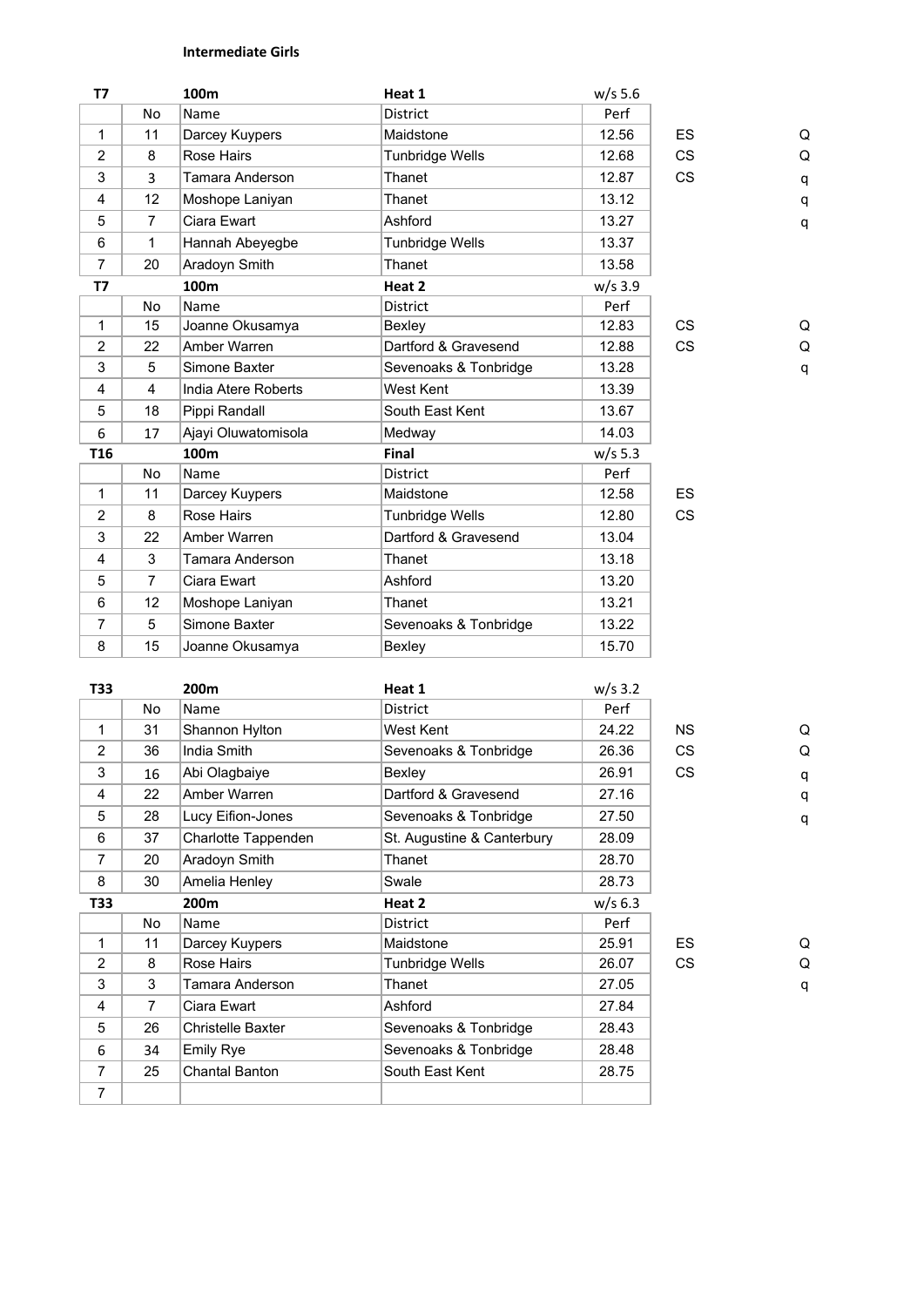| <b>T52</b> |    | 200m              | <b>Final</b>           | $w/s$ 3.5 |           |            |
|------------|----|-------------------|------------------------|-----------|-----------|------------|
|            | No | Name              | <b>District</b>        | Perf      |           |            |
| 1          | 31 | Shannon Hylton    | West Kent              | 24.00     | <b>NS</b> | <b>CBP</b> |
| 2          | 11 | Darcey Kuypers    | Maidstone              | 25.96     | ES        |            |
| 3          | 8  | Rose Hairs        | <b>Tunbridge Wells</b> | 26.08     | <b>CS</b> |            |
| 4          | 36 | India Smith       | Sevenoaks & Tonbridge  | 26.38     | <b>CS</b> |            |
| 5          | 3  | Tamara Anderson   | Thanet                 | 27.17     |           |            |
| 6          | 16 | Abi Olagbaiye     | Bexley                 | 27.34     |           |            |
| 7          | 22 | Amber Warren      | Dartford & Gravesend   | 27.58     |           |            |
| 8          | 28 | Lucy Eifion-Jones | Sevenoaks & Tonbridge  | 27.71     |           |            |

| T28            |           | 300m                     | Heat 1                 |       |           |            |   |
|----------------|-----------|--------------------------|------------------------|-------|-----------|------------|---|
|                | <b>No</b> | Name                     | <b>District</b>        | Perf  |           |            |   |
| 1              | 42        | Cheriece Hylton          | West Kent              | 41.07 | <b>ES</b> |            | Q |
| $\overline{2}$ | 40        | Janae Galley             | West Kent              | 43.28 | <b>CS</b> |            | Q |
| 3              | 49        | Anna Woodward            | <b>Tunbridge Wells</b> | 43.81 | <b>CS</b> |            | q |
| 4              | 44        | Naomi Orugun             | Dartford & Gravesend   | 44.79 | <b>CS</b> |            | q |
| 5              | 45        | Georgina Robjant Robjant | Maidstone              | 51.49 |           |            |   |
| T28            |           | 300m                     | Heat 2                 |       |           |            |   |
|                | <b>No</b> | Name                     | <b>District</b>        | Perf  |           |            |   |
| 1              | 48        | Katie White              | Medway                 | 40.74 | <b>ES</b> |            | Q |
| 2              | 36        | India Smith              | Sevenoaks & Tonbridge  | 42.34 | <b>CS</b> |            | Q |
| 3              | 38        | Lucy Daniel              | Dartford & Gravesend   | 45.09 |           |            | q |
| 4              | 34        | <b>Emily Rye</b>         | Sevenoaks & Tonbridge  | 46.00 |           |            | q |
| 5              | 46        | Danika Schrader          | Ashford                | 49.26 |           |            |   |
| $\overline{7}$ |           |                          |                        |       |           |            |   |
| T47            |           | 300m                     | Final                  |       |           |            |   |
|                | <b>No</b> | Name                     | <b>District</b>        | Perf  |           |            |   |
| 1              | 42        | Cheriece Hylton          | West Kent              | 39.24 | <b>NS</b> | <b>CBP</b> |   |
| $\overline{2}$ | 48        | <b>Katie White</b>       | Medway                 | 40.81 | <b>ES</b> |            |   |
| 3              | 36        | India Smith              | Sevenoaks & Tonbridge  | 42.41 | <b>CS</b> |            |   |
| 4              | 40        | Janae Galley             | West Kent              | 43.01 | <b>CS</b> |            |   |
| 5              | 49        | Anna Woodward            | Tunbridge Wells        | 44.62 | <b>CS</b> |            |   |
| 6              | 38        | Lucy Daniel              | Dartford & Gravesend   | 44.80 | <b>CS</b> |            |   |
| $\overline{7}$ | 44        | Naomi Orugun             | Dartford & Gravesend   | 47.66 |           |            |   |
|                | 34        | <b>Emily Rye</b>         | Sevenoaks & Tonbridge  | dns   |           |            |   |

| T <sub>24</sub> |    | 800m                   | <b>Final</b>           |         |    |
|-----------------|----|------------------------|------------------------|---------|----|
|                 | No | <b>Name</b>            | <b>District</b>        | Perf    |    |
|                 | 40 | Janae Galley           | West Kent              | 2:20.45 | CS |
| $\overline{2}$  | 57 | <b>Harley Wooler</b>   | Bexley                 | 2:20.67 | CS |
| 3               | 51 | Hannah Czarnowski      | <b>Tunbridge Wells</b> | 2:22.22 | CS |
| 4               | 41 | Charlotte Harwood      | Dartford & Gravesend   | 2:23.48 | CS |
| 5               | 50 | Katie Buterworth       | Bexley                 | 2:37.71 |    |
| 6               | 54 | <b>Emily Monkhouse</b> | Sevenoaks & Tonbridge  | 2:46.43 |    |

| <b>T11</b>     |     | 1500m                 | <b>Final</b>    |         |    |
|----------------|-----|-----------------------|-----------------|---------|----|
|                | No. | <b>Name</b>           | <b>District</b> | Perf    |    |
|                | 61  | Niamh Bridson Hubbard | West Kent       | 4:56.23 | CS |
| $\overline{2}$ | 63  | <b>Lilly Coward</b>   | Swale           | 4:58.31 | CS |
| 3              | 65  | Abi Fox               | Shepway         | 5:11.13 |    |
| 4              | 58  | Elise Annand          | Swale           | 5:15.29 |    |
| 5              | 59  | Jacinta Bareham       | Medway          | 5:18.18 |    |
| 6              | 66  | Samantha Leighton     | West Kent       | 5:42.79 |    |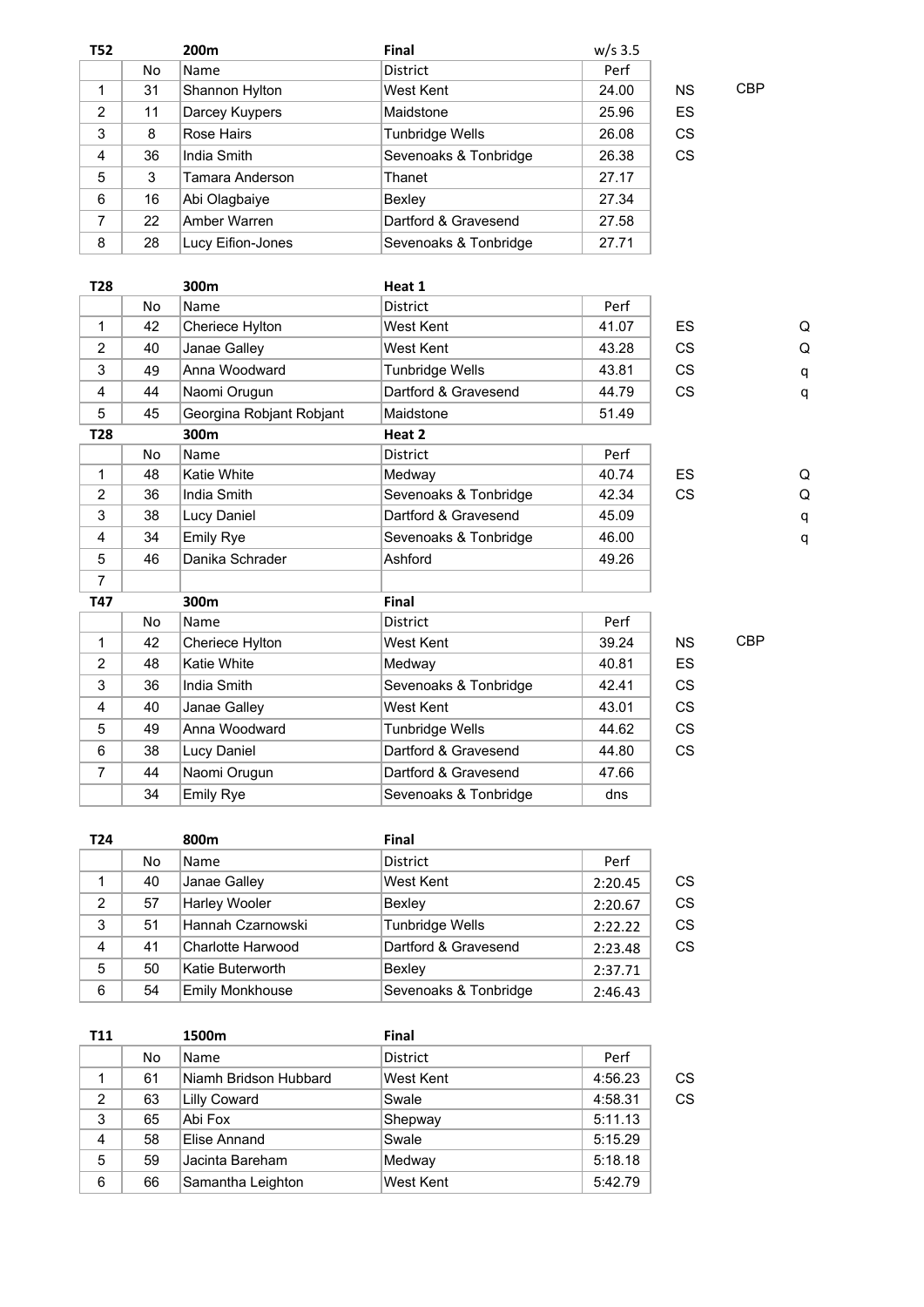| <b>T56</b>     |    | 80m Hurdles           | <b>Final</b>               | $w/s$ 4.2 |    |
|----------------|----|-----------------------|----------------------------|-----------|----|
|                | No | <b>Name</b>           | <b>District</b>            | Perf      |    |
|                | 5  | Simone Baxter         | Sevenoaks & Tonbridge      | 12.71     | CS |
| $\overline{2}$ | 72 | Lara Curtis           | <b>Tunbridge Wells</b>     | 13.35     |    |
| 3              | 32 | <b>Bethany Kimber</b> | Ashford                    | 13.37     |    |
| 4              | 37 | Charlotte Tappenden   | St. Augustine & Canterbury | 13.68     |    |
| 5              | 69 | Kemi Ajose            | Bexley                     | 13.74     |    |

| Т2             |    | <b>300m Hurdles</b> | Heat 1                 |       |    |
|----------------|----|---------------------|------------------------|-------|----|
|                | No | <b>Name</b>         | <b>District</b>        | Perf  |    |
|                | 44 | Naomi Orugun        | Dartford & Gravesend   | 48.00 | CS |
| $\overline{2}$ | 52 | Leah Everson        | West Kent              | 48.20 | CS |
| 3              | 49 | Anna Woodward       | <b>Tunbridge Wells</b> | 49.30 | CS |
| 4              | 69 | Kemi Ajose          | Bexley                 | 51.90 |    |
| 5              | 75 | Isabella Farndon    | Maidstone              | 54.80 |    |

| F <sub>16</sub> |    | <b>High Jump</b> | <b>Final</b>           |      |    |
|-----------------|----|------------------|------------------------|------|----|
|                 | No | Name             | <b>District</b>        | Perf |    |
|                 | 83 | Alex Wheelwright | West Kent              | 1.60 | CS |
| 2               | 82 | Joanne Ware      | Medway                 | 1.65 | ES |
| 3               | 80 | Caitlin Kirkham  | Sevenoaks & Tonbridge  | 1.50 |    |
| 4               |    | Hannah Abeyegbe  | <b>Tunbridge Wells</b> | 1.45 |    |
| 5               | 81 | Georgina Robjant | Maidstone              | 1.35 |    |

| F2 |    | <b>Pole Vault</b> | Final    |      |           |     |
|----|----|-------------------|----------|------|-----------|-----|
|    | No | <b>Name</b>       | District | Perf |           |     |
|    | 73 | Ellie Gooding     | Shepway  | 3.55 | <b>NS</b> | CBP |
| 2  | 86 | Ailis McGovern    | Bexley   | 3.05 | ES        |     |
| 3  | 85 | Lana-Emily Foyle  | Ashford  | 2.85 | CS        |     |

| <b>F20</b>     |    | Long Jump         | Final                |      |    |
|----------------|----|-------------------|----------------------|------|----|
|                | No | <b>Name</b>       | <b>District</b>      | Perf |    |
|                | 90 | Rhiannon Wallwork | Swale                | 5.57 | ΝS |
| $\overline{2}$ | 2  | Diana Adegoke     | Thanet               | 5.34 | ES |
| 3              | 89 | Ella Walden       | Dartford & Gravesend | 4.81 | CS |
| 4              | 87 | Katherine Luxford | Tunbridge Wells      | 4.59 |    |

| F5             |    | <b>Triple Jump</b>       | <b>Final</b>         |       |    |
|----------------|----|--------------------------|----------------------|-------|----|
|                | No | <b>Name</b>              | <b>District</b>      | Perf  |    |
|                | 90 | <b>Rhiannon Wallwork</b> | Swale                | 11.09 | ES |
| 2              | 92 | Temi Tewogbade           | Bexley               | 10.86 | ES |
| 3              | 82 | Joanne Ware              | Medway               | 10.54 | CS |
| $\overline{4}$ | 91 | Lucy Mackay              | Thanet               | 8.92  |    |
| 5              | 89 | Ella Walden              | Dartford & Gravesend | 8.91  |    |

| F <sub>24</sub> |     | <b>Shot</b>             | Final           |      |
|-----------------|-----|-------------------------|-----------------|------|
|                 | No. | <b>Name</b>             | <b>District</b> | Perf |
|                 | 15  | Joanne Okusamya         | Bexley          | 8.06 |
| 2               | 98  | Ashleigh Thurman Newell | Thanet          | 7.60 |
| 3               | 94  | Mary Coleman            | Ashford         | 7.51 |
| 4               | 93  | Poppy Beer              | Swale           | 7.46 |
| 5               | 97  | Katie Scott             | Medway          | 7.34 |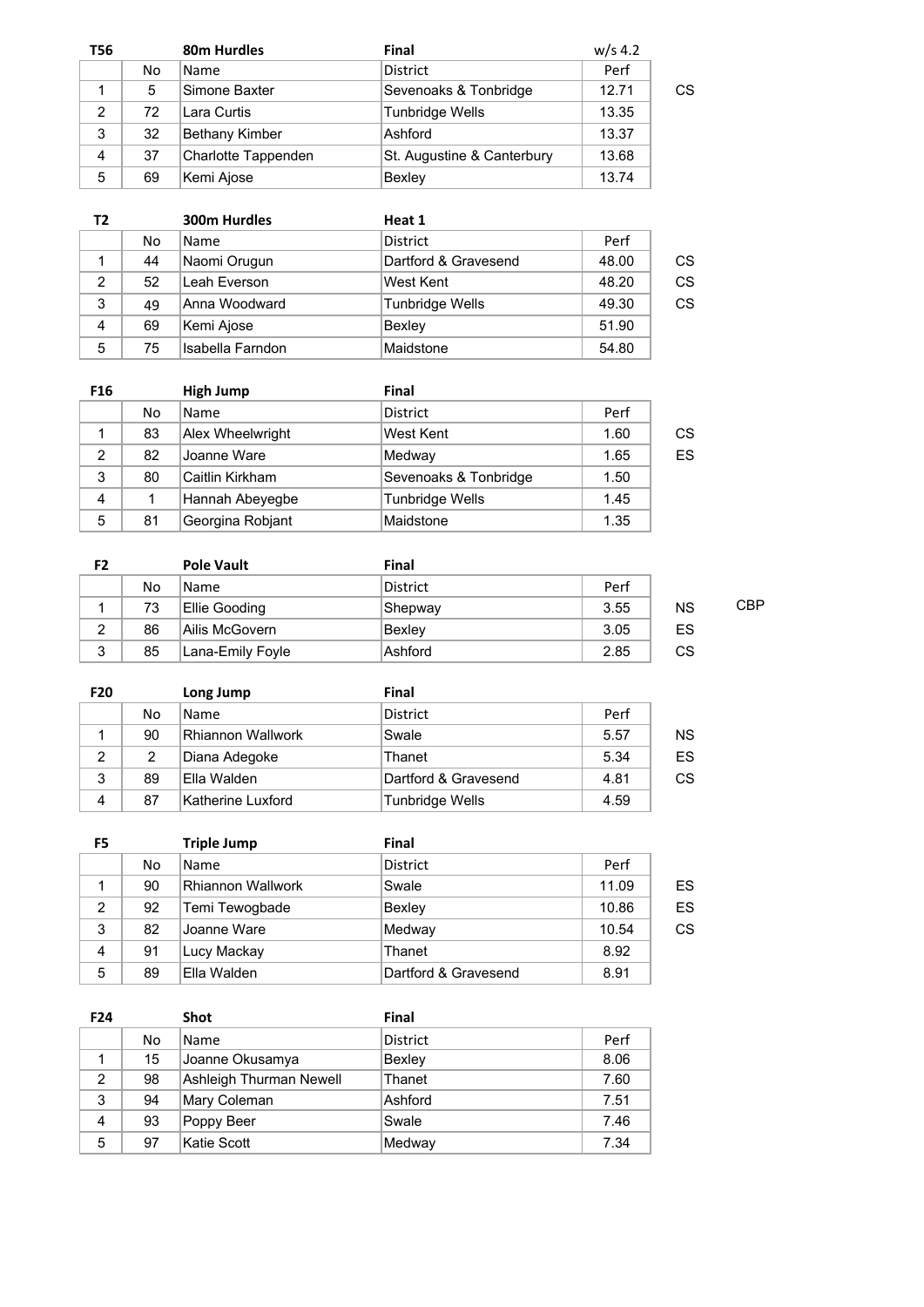| <b>F15</b> |     | <b>Discus</b>         | <b>Final</b>          |       |    |
|------------|-----|-----------------------|-----------------------|-------|----|
|            | No. | Name                  | <b>District</b>       | Perf  |    |
|            | 104 | Jenny Stevens         | Sevenoaks & Tonbridge | 37.94 | NS |
| 2          | 100 | Rebecca Cock          | South East Kent       | 25.71 |    |
| 3          | 99  | Victoria Blincoe      | Bexley                | 25.40 |    |
| 4          | 93  | Poppy Beer            | Swale                 | 23.60 |    |
| 5          | 25  | <b>Chantal Banton</b> | South East Kent       | 19.32 |    |
| 6          | 102 | Georgina Mason-Reeves | Dartford & Gravesend  | 18.56 |    |
|            | 94  | Mary Coleman          | Ashford               | 16.10 |    |
|            |     |                       |                       |       |    |

| F4 |     | <b>Hammer</b>           | Final                 |       |    |
|----|-----|-------------------------|-----------------------|-------|----|
|    | No  | <b>Name</b>             | District              | Perf  |    |
|    | 104 | Jenny Stevens           | Sevenoaks & Tonbridge | 34.62 | ES |
|    | 98  | Ashleigh Thurman Newell | Thanet                | 21.77 |    |

| F <sub>19</sub> |     | <b>Javelin</b>            | <b>Final</b>               |       |    |
|-----------------|-----|---------------------------|----------------------------|-------|----|
|                 | No  | <b>Name</b>               | <b>District</b>            | Perf  |    |
| 1               | 114 | <b>Francesca Williams</b> | <b>Tunbridge Wells</b>     | 32.35 | CS |
| 2               | 106 | <b>Marina Barwick</b>     | St. Augustine & Canterbury | 31.26 | CS |
| 3               | 110 | Megan Murrell             | Maidstone                  | 24.65 |    |
| 4               | 113 | Imogen Swift              | <b>Tunbridge Wells</b>     | 22.97 |    |
| 5               | 30  | Amelia Henley             | Swale                      | 22.52 |    |
| 6               | 108 | Amanda Cottle             | Sevenoaks & Tonbridge      | 20.73 |    |

### **Junior Boys**

|                | 100m               | Heat 1                     | $w/s$ 3.5 |           |   |
|----------------|--------------------|----------------------------|-----------|-----------|---|
| <b>No</b>      | Name               | <b>District</b>            | Perf      |           |   |
| 15             | Cameron Lyttle     | Bexley                     | 11.21     | <b>NS</b> | Q |
| 3              | Sheyi Cole         | West Kent                  | 11.91     | <b>CS</b> | Q |
| 5              | Matt Cranfield     | Ashford                    | 12.41     |           |   |
| 14             | Ben Levene         | Sevenoaks & Tonbridge      | 12.64     |           |   |
| 34             | <b>Guy Taylor</b>  | <b>Tunbridge Wells</b>     | 12.70     |           |   |
| 35             | Hamish Thomas      | Sevenoaks & Tonbridge      | 12.78     |           |   |
| 16             | Liam Magee         | Maidstone                  | 13.72     |           |   |
|                | 100m               | Heat 2                     | $w/s$ 6.5 |           |   |
| No             | Name               | <b>District</b>            | Perf      |           |   |
| 37             | Ben Twyman         | St. Augustine & Canterbury | 12.12     | <b>CS</b> | Q |
| 11             | Thomas Halfpenny   | Thanet                     | 12.17     | <b>CS</b> | Q |
| 29             | Luke Sellens       | St. Augustine & Canterbury | 12.30     | <b>CS</b> | q |
| 39             | James Whiteaker    | Sevenoaks & Tonbridge      | 12.34     |           | q |
| 24             | Samson Odiodio     | Bexley                     | 12.41     |           |   |
| 6              | Matthew Damper     | Sevenoaks & Tonbridge      | 12.78     |           |   |
| $\overline{2}$ | Alex Chan          | Thanet                     | 13.53     |           |   |
| 12             | Robin Jarvis       | Medway                     | 14.07     |           |   |
|                | 100m               | Heat 3                     | $w/s$ 5.0 |           |   |
| <b>No</b>      | Name               | <b>District</b>            | Perf      |           |   |
| 25             | William Okolorie   | Bexley                     | 12.01     | <b>CS</b> | Q |
| 33             | Philipos Stamatiou | Thanet                     | 12.24     | <b>CS</b> | Q |
| 8              | Marcus Epps        | Swale                      | 12.40     |           |   |
| 20             | Jackson Moffatt    | <b>Tunbridge Wells</b>     | 12.52     |           |   |
| 26             | Russell Orionuta   | Bexley                     | 12.76     |           |   |
| 38             | Solomon Usher      | Dartford & Gravesend       | 13.17     |           |   |
| 10             | Sanjay Gurung      | Thanet                     | 13.24     |           |   |
|                |                    |                            |           |           |   |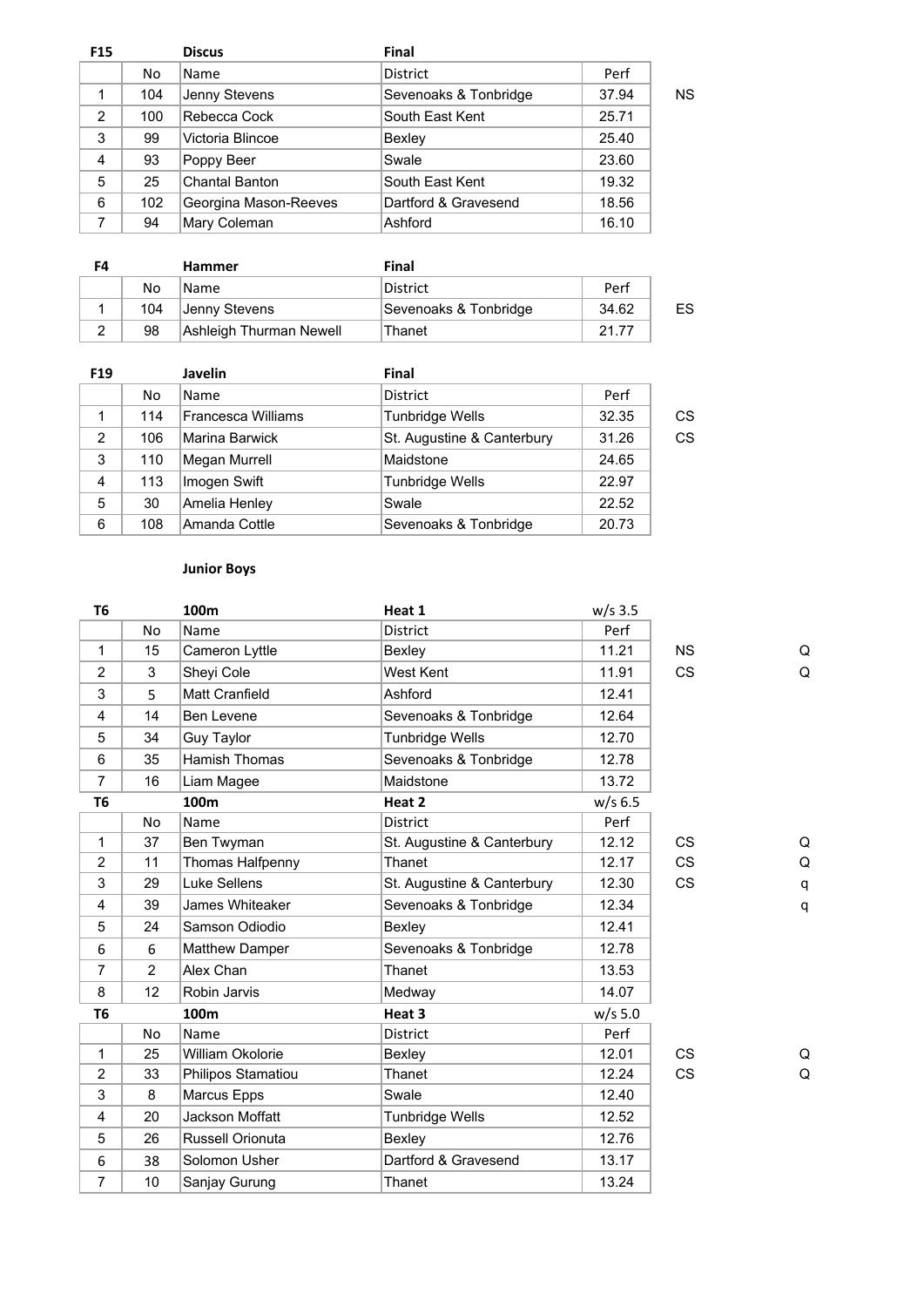| <b>T15</b> |    | 100m               | <b>Final</b>               | $w/s$ 3.5 |           |            |
|------------|----|--------------------|----------------------------|-----------|-----------|------------|
|            | No | Name               | <b>District</b>            | Perf      |           |            |
| 1          | 15 | Cameron Lyttle     | Bexley                     | 11.05     | ΝS        | <b>CBP</b> |
| 2          | 3  | Sheyi Cole         | West Kent                  | 11.72     | <b>CS</b> |            |
| 3          | 25 | William Okolorie   | Bexley                     | 11.82     | <b>CS</b> |            |
| 4          | 11 | Thomas Halfpenny   | Thanet                     | 12.02     | <b>CS</b> |            |
| 5          | 37 | Ben Twyman         | St. Augustine & Canterbury | 12.15     | <b>CS</b> |            |
| 6          | 33 | Philipos Stamatiou | Thanet                     | 12.27     | <b>CS</b> |            |
| 7          | 29 | Luke Sellens       | St. Augustine & Canterbury | 12.48     |           |            |
|            | 39 | James Whiteaker    | Sevenoaks & Tonbridge      | dns       |           |            |

| T32            |                | 200m                  | Heat 1                     | $w/s$ 3.7 |           |            |              |
|----------------|----------------|-----------------------|----------------------------|-----------|-----------|------------|--------------|
|                | <b>No</b>      | Name                  | <b>District</b>            | Perf      |           |            |              |
| $\mathbf{1}$   | 15             | Cameron Lyttle        | Bexley                     | 23.35     | <b>ES</b> |            | Q            |
| $\overline{2}$ | 19             | William Milham        | Medway                     | 24.68     | <b>CS</b> |            | Q            |
| $\mathsf 3$    | 46             | Eze Ebuzoeme          | Bexley                     | 25.20     | <b>CS</b> |            | $\mathsf{q}$ |
| 4              | 34             | <b>Guy Taylor</b>     | <b>Tunbridge Wells</b>     | 26.18     |           |            |              |
| 5              | $\overline{2}$ | Alex Chan             | Thanet                     | 27.27     |           |            |              |
| 6              | 54             | Joseph Whitby         | Ashford                    | 27.93     |           |            |              |
|                | 26             | Russell Orionuta      | Bexley                     | dns       |           |            |              |
| T32            |                | 200m                  | Heat 2                     | $w/s$ 6.9 |           |            |              |
|                | No             | Name                  | District                   | Perf      |           |            |              |
| $\mathbf{1}$   | 28             | Lloyd Riggall         | Maidstone                  | 23.85     | ES        |            | Q            |
| $\overline{2}$ | 52             | Samuel Simms          | St. Augustine & Canterbury | 25.60     |           |            | Q            |
| 3              | 5              | <b>Matt Cranfield</b> | Ashford                    | 26.24     |           |            |              |
| 4              | 48             | Jacob Hammond         | Maidstone                  | 29.24     |           |            |              |
|                | 12             | Robin Jarvis          | Medway                     | dns       |           |            |              |
|                | 33             | Philipos Stamatiou    | Thanet                     | dns       |           |            |              |
|                | 46             | Eze Ebuzoeme          | Bexley                     | dns       |           |            |              |
| T32            |                | 200m                  | Heat 3                     | $w/s$ 0.0 |           |            |              |
|                | <b>No</b>      | Name                  | <b>District</b>            | Perf      |           |            |              |
| $\mathbf{1}$   | 41             | Ethan Akanni          | Bexley                     | 24.18     | CS        |            | Q            |
| $\overline{2}$ | 43             | Moses Aregbesola      | Bexley                     | 25.16     | <b>CS</b> |            | Q            |
| 3              | 8              | Marcus Epps           | Swale                      | 25.62     |           |            | q            |
| 4              | 51             | Ayo Olagbesola        | Bexley                     | 27.33     |           |            |              |
| 5              | 10             | Sanjay Gurung         | Thanet                     | 27.83     |           |            |              |
|                | 9              | <b>Addison Geer</b>   | Maidstone                  | dns       |           |            |              |
|                | 62             | Jack Marsh            | Sevenoaks & Tonbridge      | dns       |           |            |              |
| <b>T50</b>     |                | 200m                  | <b>Final</b>               | $w/s$ 5.9 |           |            |              |
|                | No             | Name                  | District                   | Perf      |           |            |              |
| $\mathbf{1}$   | 15             | Cameron Lyttle        | Bexley                     | 22.76     | <b>NS</b> | <b>CBP</b> |              |
| 2              | 28             | Lloyd Riggall         | Maidstone                  | 22.86     | <b>NS</b> |            |              |
| 3              | 46             | Eze Ebuzoeme          | Bexley                     | 24.55     | <b>CS</b> |            |              |
| $\overline{4}$ | 41             | Ethan Akanni          | Bexley                     | 24.68     | <b>CS</b> |            |              |
| 5              | 52             | <b>Samuel Simms</b>   | St. Augustine & Canterbury | 24.89     | CS        |            |              |
| 6              | 19             | William Milham        | Medway                     | 24.98     | <b>CS</b> |            |              |
| $\overline{7}$ | 8              | Marcus Epps           | Swale                      | 25.63     |           |            |              |
| 8              | 43             | Moses Aregbesola      | Bexley                     | 25.65     |           |            |              |

**T27 300m Heat 1** No Name District Perf 1 | 44 |Peter Banks | Shepway | 38.30 | ES Q 2 47 Joshua Fernandez Dartford & Gravesend 38.49 ES Q 3 63 Henry Marshall Sevenoaks & Tonbridge 38.51 ES q 4 55 Ryan Burt St. Augustine & Canterbury 39.82 CS q 5 59 Michael Farbrace St. Augustine & Canterbury 41.07 q 6 58 Harvey Dunn Sevenoaks & Tonbridge 43.03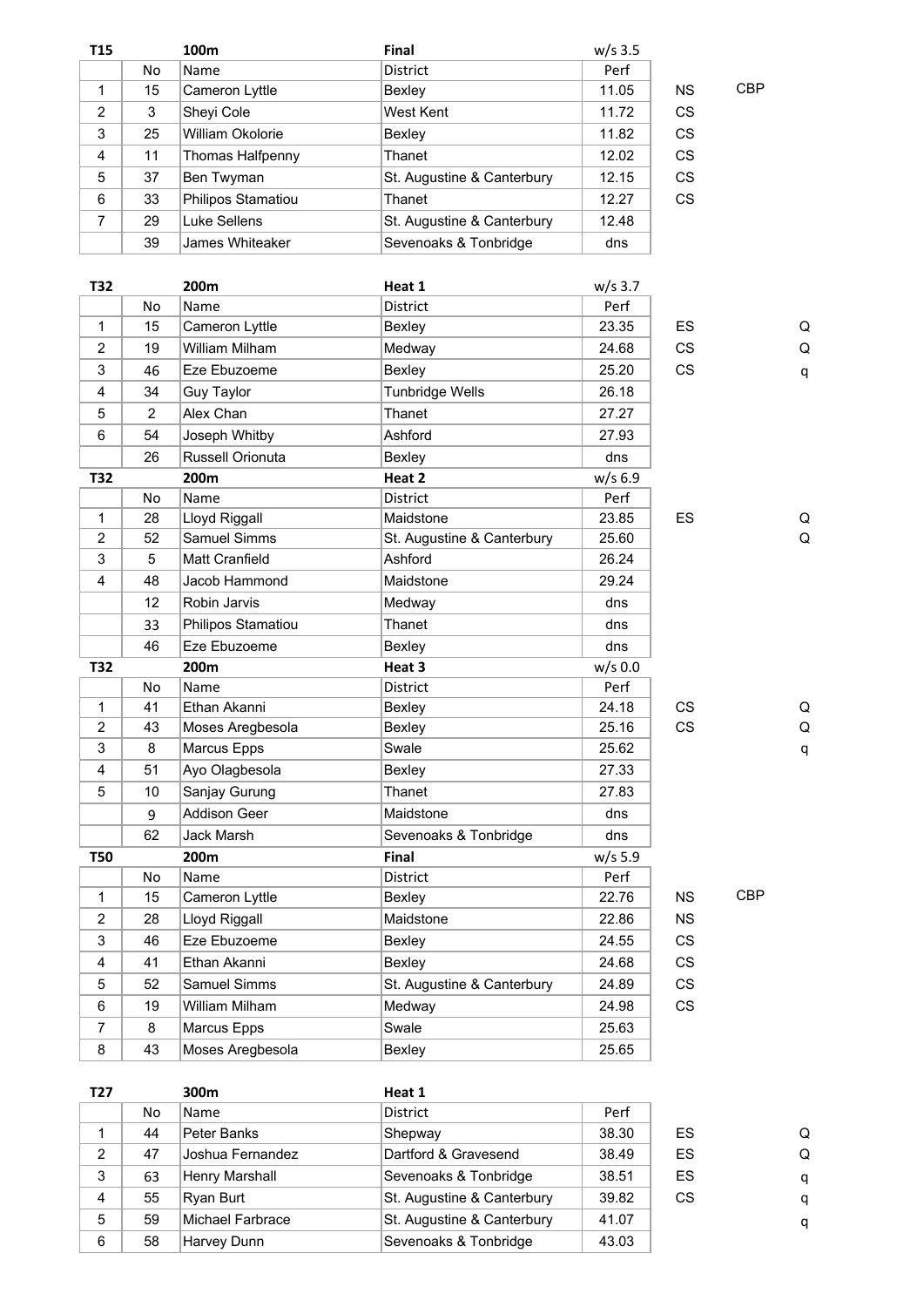| T27            |    | 300m                    | Heat 2                     |       |           |   |
|----------------|----|-------------------------|----------------------------|-------|-----------|---|
|                | No | Name                    | <b>District</b>            | Perf  |           |   |
| 1              | 32 | Harvey Stacey           | South East Kent            | 39.14 | <b>CS</b> | Q |
| $\overline{2}$ | 43 | Moses Aregbesola        | Bexley                     | 40.53 |           | Q |
| 3              | 62 | Jack Marsh              | Sevenoaks & Tonbridge      | 41.06 |           | q |
| 4              | 61 | Harry Lam               | Sevenoaks & Tonbridge      | 41.91 |           |   |
| 5              | 57 | Danny Divine            | Maidstone                  | 45.39 |           |   |
| 6              | 56 | Joe Cooper              | Dartford & Gravesend       | 46.03 |           |   |
| T46            |    | 300m                    | <b>Final</b>               |       |           |   |
|                | No | Name                    | <b>District</b>            | Perf  |           |   |
| 1              | 44 | Peter Banks             | Shepway                    | 38.46 | ES.       |   |
| $\overline{2}$ | 32 | Harvey Stacey           | South East Kent            | 38.69 | <b>ES</b> |   |
| 3              | 47 | Joshua Fernandez        | Dartford & Gravesend       | 39.34 | CS.       |   |
| 4              | 63 | Henry Marshall          | Sevenoaks & Tonbridge      | 39.53 | <b>CS</b> |   |
| 5              | 55 | Ryan Burt               | St. Augustine & Canterbury | 40.19 |           |   |
| 6              | 43 | Moses Aregbesola        | Bexley                     | 40.49 |           |   |
| 7              | 62 | Jack Marsh              | Sevenoaks & Tonbridge      | 41.53 |           |   |
| 8              | 59 | <b>Michael Farbrace</b> | St. Augustine & Canterbury | 42.07 |           |   |
|                |    |                         |                            |       |           |   |

| T <sub>23</sub> |           | 800m                    | Heat 1                 |         |           |   |
|-----------------|-----------|-------------------------|------------------------|---------|-----------|---|
|                 | <b>No</b> | Name                    | <b>District</b>        | Perf    |           |   |
| 1               | 77        | <b>Tom Kendrick</b>     | Sevenoaks & Tonbridge  | 2:20.96 |           | Q |
| $\overline{2}$  | 86        | <b>Scott Rowatt</b>     | Maidstone              | 2:21.90 |           | Q |
| 3               | 69        | Dan Blades              | Sevenoaks & Tonbridge  | 2:22.84 |           | q |
| 4               | 76        | Harry Jarvis            | Bexley                 | 2:23.52 |           | q |
| 5               | 78        | Rhys King               | Medway                 | 2:26.15 |           | q |
| 6               | 87        | Dan Seagrove            | <b>Tunbridge Wells</b> | 2:27.34 |           |   |
| $\overline{7}$  | 71        | Samuel Crick            | Sevenoaks & Tonbridge  | 2:28.18 |           |   |
| 8               | 82        | Ryan Maunders           | Medway                 | 2:28.70 |           |   |
| T23             |           | 800m                    | Heat 2                 |         |           |   |
|                 | <b>No</b> | Name                    | <b>District</b>        | Perf    |           |   |
| 1               | 67        | Niyi Akin               | West Kent              | 2:15.67 |           | Q |
| $\overline{2}$  | 90        | Cameron Wilson          | <b>Tunbridge Wells</b> | 2:15.89 |           | Q |
| 3               | 84        | <b>Jake Potter</b>      | Guest                  | 2:15.93 |           | q |
| 4               | 72        | Oliver Dunn             | Sevenoaks & Tonbridge  | 2:28.58 |           | q |
| 5               | 74        | Oscar Hussey            | <b>Tunbridge Wells</b> | 2:31.97 |           | q |
| 6               | 83        | <b>Connor McCormick</b> | Medway                 | 2:33.46 |           |   |
| 7               | 68        | <b>Ellis Bennett</b>    | Ashford                | 2:41.44 |           |   |
| T43             |           | 800m                    | Final                  |         |           |   |
|                 | <b>No</b> | Name                    | <b>District</b>        | Perf    |           |   |
| 1               | 77        | <b>Tom Kendrick</b>     | Sevenoaks & Tonbridge  | 2:07.36 | CS        |   |
| 2               | 67        | Niyi Akin               | West Kent              | 2:08.52 | <b>CS</b> |   |
| 3               | 90        | Cameron Wilson          | <b>Tunbridge Wells</b> | 2:15.17 |           |   |
| 4               | 84        | <b>Jake Potter</b>      | Guest                  | 2:15.91 |           |   |
| 5               | 86        | <b>Scott Rowatt</b>     | Maidstone              | 2:17.43 |           |   |
| 6               | 76        | Harry Jarvis            | Bexley                 | 2:24.03 |           |   |
| 7               | 69        | Dan Blades              | Sevenoaks & Tonbridge  | 2:27.18 |           |   |
| 8               | 78        | Rhys King               | Medway                 | 2:33.81 |           |   |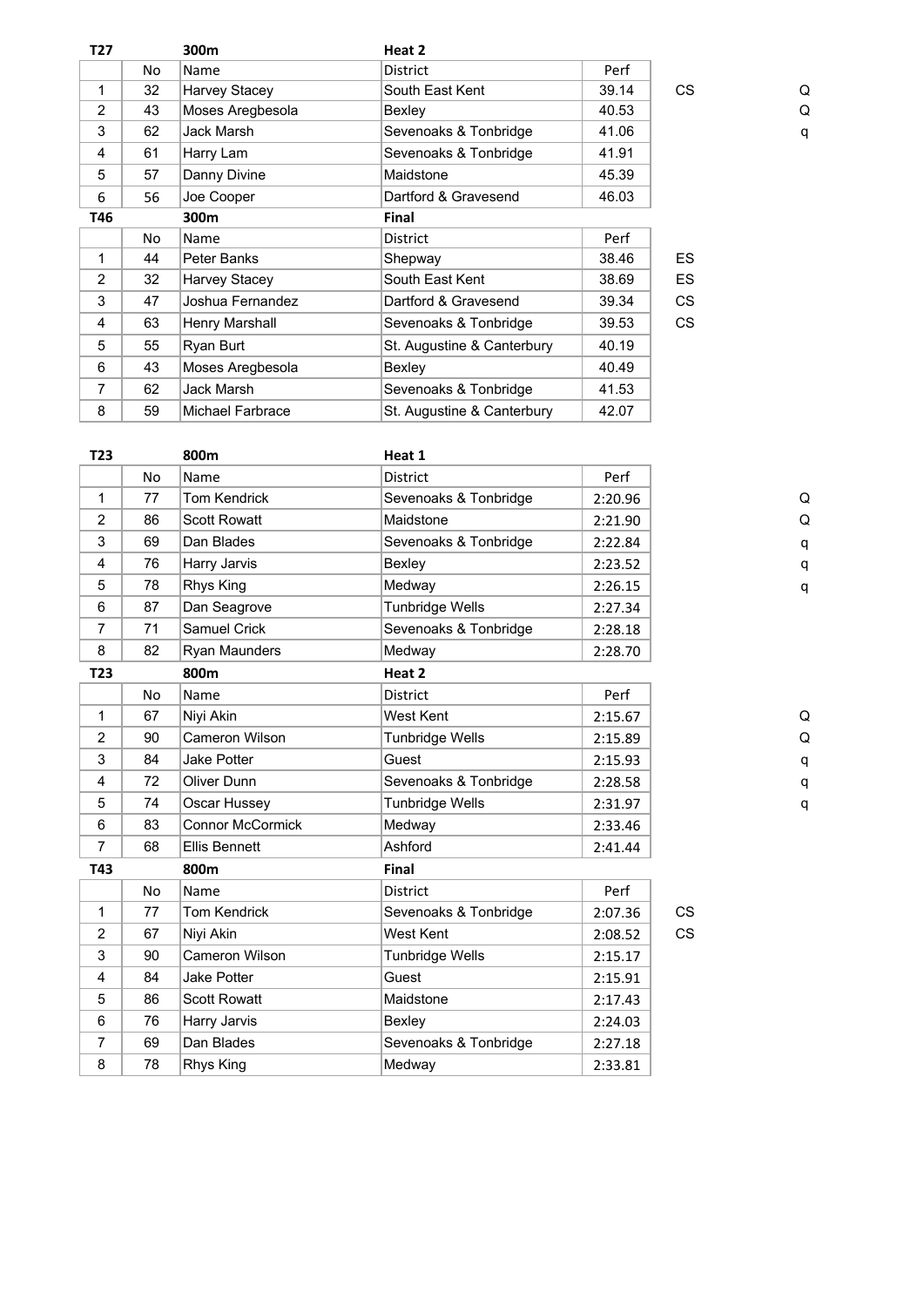| Perf<br>4:19.73<br>4:19.89 | ES |
|----------------------------|----|
|                            |    |
|                            |    |
|                            | ES |
| 4:25.53                    | CS |
| 4:26.23                    | CS |
| 4:44.35                    |    |
| 4:49.34                    |    |
| 4:49.68                    |    |
| 4:49.97                    |    |
| 4:51.80                    |    |
| 4:57.00                    |    |
| 4:59.60                    |    |
| 5:01.87                    |    |
| 5:03.77                    |    |
| 5:19.35                    |    |
| 5:31.18                    |    |
| 5:31.42                    |    |
| 5:33.42                    |    |
|                            |    |

| <b>T38</b> |           | 80m Hurdles         | Heat 1                | $w/s$ 0.0 |           |   |
|------------|-----------|---------------------|-----------------------|-----------|-----------|---|
|            | No        | Name                | <b>District</b>       | Perf      |           |   |
| 1          | 41        | Ethan Akanni        | Bexley                | 11.88     | <b>ES</b> | Q |
| 2          | 118       | Ebenewo Ellombi     | Sevenoaks & Tonbridge | 12.39     | <b>CS</b> | Q |
| 3          | 127       | <b>Jake Timmins</b> | Shepway               | 12.71     | CS        | q |
| 4          | 124       | <b>Toby Seal</b>    | Sevenoaks & Tonbridge | 12.74     | <b>CS</b> | q |
| 5          | 121       | David Lemo          | Bexley                | 14.09     |           | q |
| T38        |           | 80m Hurdles         | Heat 2                | $w/s$ 7.1 |           |   |
|            | <b>No</b> | Name                | <b>District</b>       | Perf      |           |   |
| 1          | 125       | Scott Thomson       | Sevenoaks & Tonbridge | 11.88     | <b>ES</b> | Q |
| 2          | 126       | Joe Thurgood        | Medway                | 12.70     | <b>CS</b> | Q |
| 3          | 119       | Will Kettle         | Sevenoaks & Tonbridge | 12.89     | <b>CS</b> | q |
| 4          | 120       | Calum Laing         | Sevenoaks & Tonbridge | 15.06     |           |   |
| <b>T55</b> |           | 80m Hurdles         | <b>Final</b>          | $w/s$ 3.4 |           |   |
|            | No.       | Name                | <b>District</b>       | Perf      |           |   |
| 1          | 125       | Scott Thomson       | Sevenoaks & Tonbridge | 11.70     | <b>ES</b> |   |
| 2          | 41        | Ethan Akanni        | Bexley                | 12.03     | <b>CS</b> |   |
| 3          | 126       | Joe Thurgood        | Medway                | 12.05     | <b>CS</b> |   |
| 4          | 118       | Ebenewo Ellombi     | Sevenoaks & Tonbridge | 12.30     | <b>CS</b> |   |
| 5          | 124       | <b>Toby Seal</b>    | Sevenoaks & Tonbridge | 12.62     | <b>CS</b> |   |
| 6          | 119       | Will Kettle         | Sevenoaks & Tonbridge | 12.84     | <b>CS</b> |   |
| 7          | 127       | <b>Jake Timmins</b> | Shepway               | 12.90     | <b>CS</b> |   |
| 8          | 121       | David Lemo          | Bexley                | 14.21     |           |   |
|            |           |                     |                       |           |           |   |

| Q |  |
|---|--|
| q |  |
| q |  |
| q |  |
|   |  |
| Q |  |
| Q |  |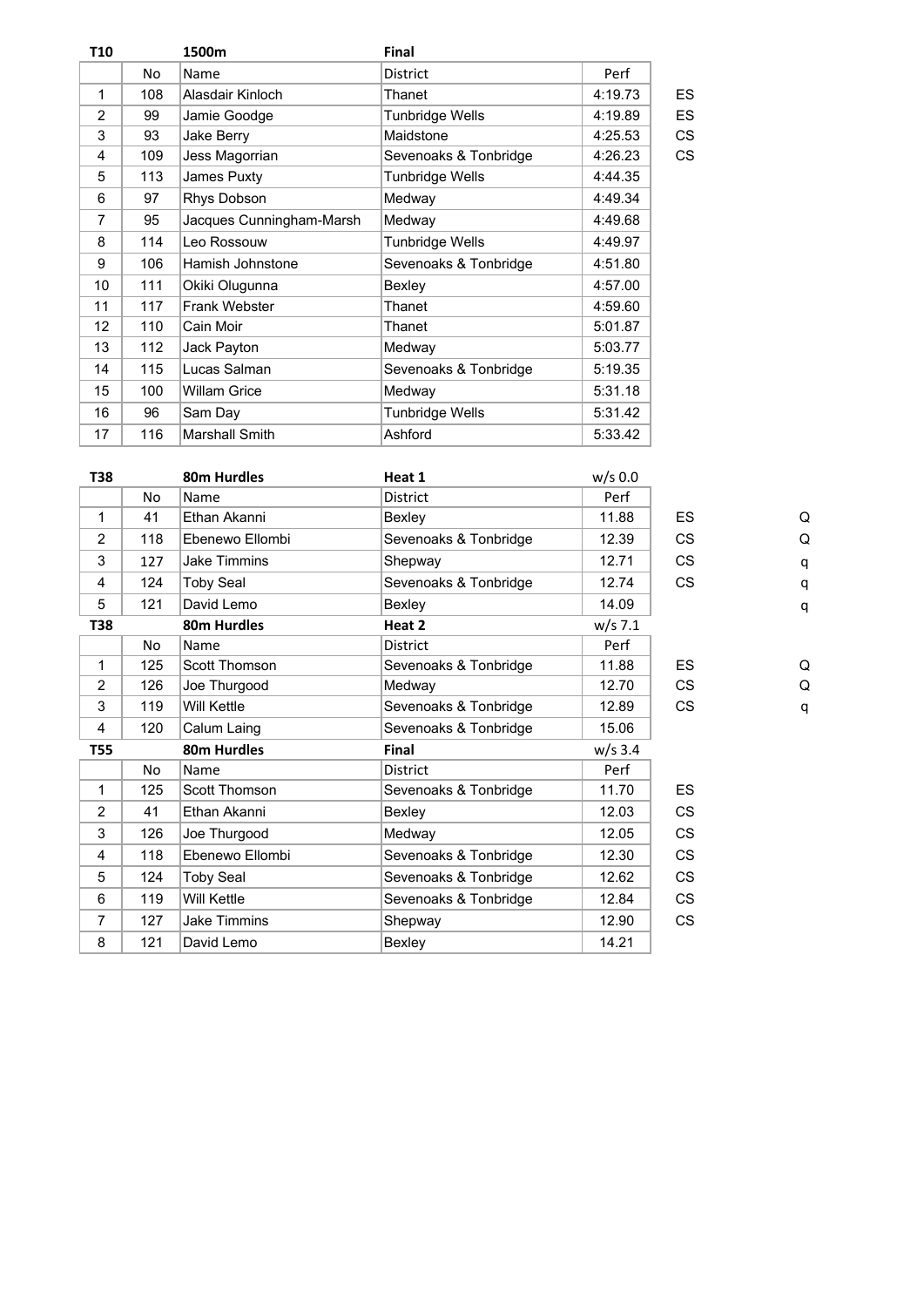| F <sub>16</sub> |     | <b>High Jump</b>           | <b>Final</b>               |      |    |
|-----------------|-----|----------------------------|----------------------------|------|----|
|                 | No  | Name                       | <b>District</b>            | Perf |    |
| 1               | 133 | Jacob Iwowo                | West Kent                  | 1.65 | CS |
| 2               | 29  | Luke Sellens               | St. Augustine & Canterbury | 1.60 | CS |
| 3               | 134 | Josh Maiklam               | Sevenoaks & Tonbridge      | 1.60 | CS |
| 4               | 130 | Joel Champion              | Sevenoaks & Tonbridge      | 1.55 |    |
| 4               | 139 | Joe Saddler                | Sevenoaks & Tonbridge      | 1.55 |    |
| 6               | 83  | <b>Connor McCormick</b>    | Medway                     | 1.55 |    |
| 7               | 131 | <b>Richard Essien</b>      | Dartford & Gravesend       | 1.55 |    |
| 8               | 128 | <b>Tyler Adams</b>         | South East Kent            | 1.55 |    |
| 9               | 132 | <b>Christopher Everett</b> | Sevenoaks & Tonbridge      | 1.50 |    |
| 10              | 137 | Maxime Robeyns             | Sevenoaks & Tonbridge      | 1.50 |    |
| 11              | 135 | Tim Norman                 | Thanet                     | 1.45 |    |
|                 |     |                            |                            |      |    |

| F2 |     | <b>Pole Vault</b> | Final                 |      |    |
|----|-----|-------------------|-----------------------|------|----|
|    | No  | <b>Name</b>       | District              | Perf |    |
|    | 142 | Alex Hardy        | Ashford               | 2.95 | CS |
|    | 143 | Andrew Williams   | Sevenoaks & Tonbridge | 2.45 |    |
| 3  | 120 | Calum Laing       | Sevenoaks & Tonbridge | 2.25 |    |

| <b>F20</b>     |     | Long Jump       | <b>Final</b>           |      |    |
|----------------|-----|-----------------|------------------------|------|----|
|                | No  | <b>Name</b>     | <b>District</b>        | Perf |    |
| 1              | 139 | Joe Saddler     | Sevenoaks & Tonbridge  | 6.09 | ΝS |
| 2              | 20  | Jackson Moffatt | <b>Tunbridge Wells</b> | 5.81 | ES |
| 3              | 125 | Scott Thomson   | Sevenoaks & Tonbridge  | 5.59 | CS |
| $\overline{4}$ | 63  | Henry Marshall  | Sevenoaks & Tonbridge  | 5.43 |    |
| 5              | 137 | Maxime Robeyns  | Sevenoaks & Tonbridge  | 5.06 |    |
| 6              | 149 | Oliver Woodrow  | Sevenoaks & Tonbridge  | 4.83 |    |
| 7              | 146 | George Maher    | Ashford                | 4.75 |    |
| 8              | 48  | Jacob Hammond   | Maidstone              | 4.23 |    |

| F5 |                | <b>Triple Jump</b>    | <b>Final</b>               |       |    |
|----|----------------|-----------------------|----------------------------|-------|----|
|    | N <sub>o</sub> | Name                  | <b>District</b>            | Perf  |    |
| 1  | 130            | Joel Champion         | Sevenoaks & Tonbridge      | 12.08 | ES |
| 2  | 79             | Oliver Kingston       | Sevenoaks & Tonbridge      | 11.11 |    |
| 3  | 6              | Matthew Damper        | Sevenoaks & Tonbridge      | 11.05 |    |
| 4  | 52             | <b>Samuel Simms</b>   | St. Augustine & Canterbury | 11.02 |    |
| 5  | 151            | <b>Matthew Newton</b> | <b>Tunbridge Wells</b>     | 10.56 |    |
| 6  | 149            | Oliver Woodrow        | Sevenoaks & Tonbridge      | 10.52 |    |
| 7  | 150            | Joseph Dore           | Sevenoaks & Tonbridge      | 10.42 |    |

| F <sub>24</sub> |     | <b>Shot</b>          | <b>Final</b>           |       |    |
|-----------------|-----|----------------------|------------------------|-------|----|
|                 | No  | Name                 | <b>District</b>        | Perf  |    |
| 1               | 156 | Ben De Souza         | Sevenoaks & Tonbridge  | 11.88 | СS |
| 2               | 161 | Max Leeson           | <b>Tunbridge Wells</b> | 11.46 | CS |
| 3               | 155 | James Anderson       | Thanet                 | 10.77 |    |
| 4               | 154 | Paul Akinuli         | Dartford & Gravesend   | 10.71 |    |
| 5               | 168 | Harry Wang           | Sevenoaks & Tonbridge  | 10.32 |    |
| 6               | 157 | Curtis French        | Sevenoaks & Tonbridge  | 9.32  |    |
| 7               | 38  | Solomon Usher        | Dartford & Gravesend   | 9.01  |    |
| 8               | 96  | Sam Day              | <b>Tunbridge Wells</b> | 8.79  |    |
| 9               | 160 | Harry Jones          | Bexley                 | 8.63  |    |
| 10              | 166 | Roshan Shrestha      | South East Kent        | 8.51  |    |
| 11              | 158 | Jamal Horton         | Thanet                 | 8.27  |    |
| 12 <sup>°</sup> | 54  | Joseph Whitby        | Ashford                | 7.65  |    |
| 13              | 68  | <b>Ellis Bennett</b> | Ashford                | 6.19  |    |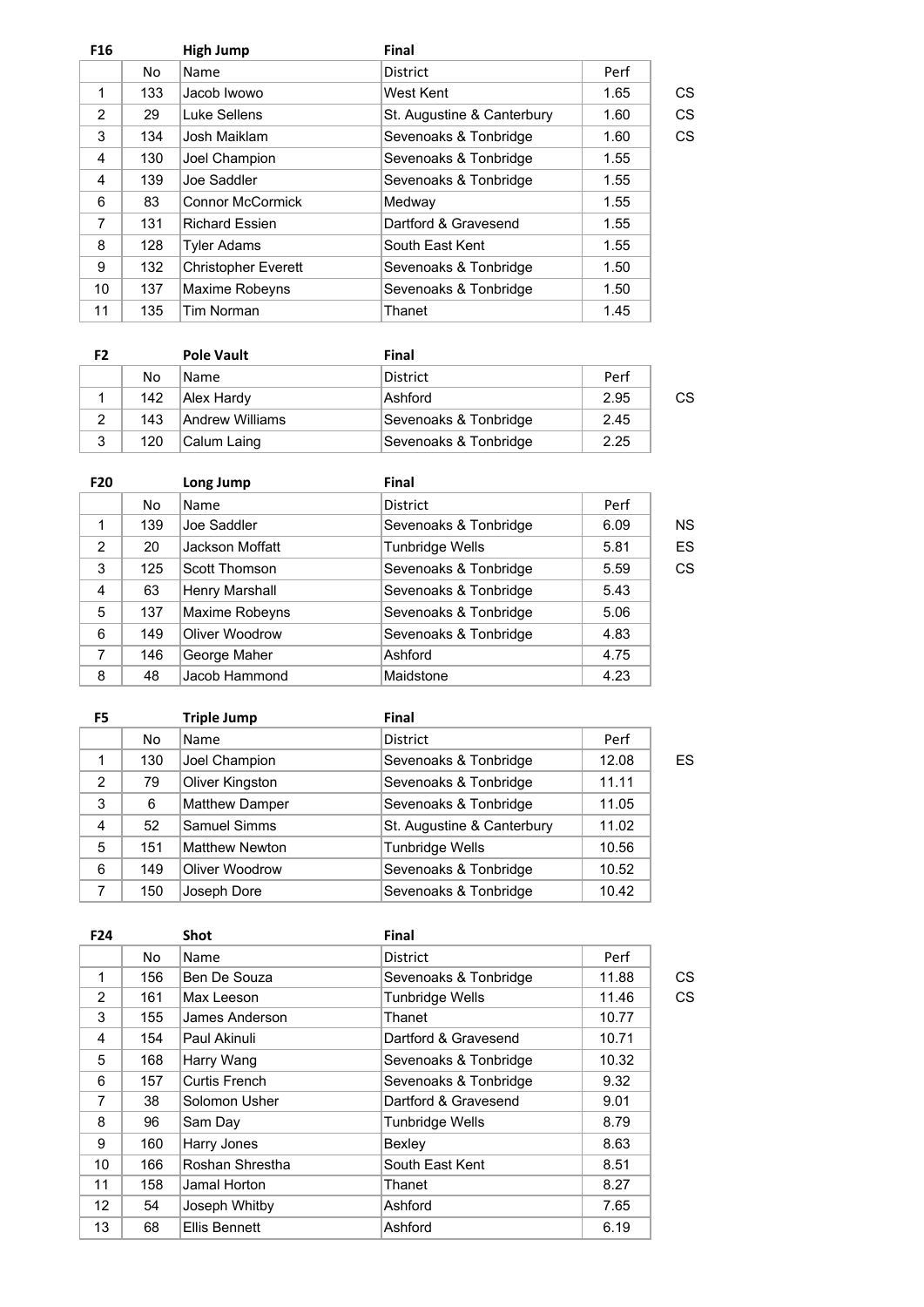| <b>F15</b> |     | <b>Discus</b>        | <b>Final</b>          |       |           |
|------------|-----|----------------------|-----------------------|-------|-----------|
|            | No  | Name                 | <b>District</b>       | Perf  |           |
| 1          | 165 | Alfie Scopes         | Sevenoaks & Tonbridge | 39.68 | <b>NS</b> |
| 2          | 155 | James Anderson       | Thanet                | 38.63 | <b>NS</b> |
| 3          | 156 | Ben De Souza         | Sevenoaks & Tonbridge | 35.50 | ES        |
| 4          | 168 | Harry Wang           | Sevenoaks & Tonbridge | 31.53 | CS        |
| 5          | 58  | Harvey Dunn          | Sevenoaks & Tonbridge | 28.76 |           |
| 6          | 178 | <b>Edward Miller</b> | Ashford               | 27.48 |           |
| 7          | 170 | Bolu Aluko           | Bexley                | 26.40 |           |
| 8          | 173 | <b>Akshay Dhir</b>   | Dartford & Gravesend  | 24.72 |           |
| 9          | 176 | Marios Igkiempor     | Dartford & Gravesend  | 21.56 |           |
| 10         | 171 | Kian Crawford        | Ashford               | 19.30 |           |
| 11         | 172 | Abhey Dhir           | Dartford & Gravesend  | 17.66 |           |
| 12         | 157 | Curtis French        | Sevenoaks & Tonbridge | 17.57 |           |
|            |     |                      |                       |       |           |

| F4 |     | <b>Hammer</b>          | <b>Final</b>          |       |    |
|----|-----|------------------------|-----------------------|-------|----|
|    | No. | <b>Name</b>            | <b>District</b>       | Perf  |    |
| 1  | 159 | Adam Jacques           | South East Kent       | 44.12 | ES |
| 2  | 165 | Alfie Scopes           | Sevenoaks & Tonbridge | 38.30 | ES |
| 3  | 143 | <b>Andrew Williams</b> | Sevenoaks & Tonbridge | 35.69 | CS |
| 4  | 172 | Abhey Dhir             | Dartford & Gravesend  | 32.37 | CS |
| 5  | 173 | Akshay Dhir            | Dartford & Gravesend  | 28.38 |    |
| 6  | 171 | Kian Crawford          | Ashford               | 23.63 |    |
| 7  | 181 | Charlie Smith          | Bexley                | 21.70 |    |

|     | <b>Javelin</b>         | Final                      |       |           |            |
|-----|------------------------|----------------------------|-------|-----------|------------|
| No  | Name                   | <b>District</b>            | Perf  |           |            |
| 39  | James Whiteaker        | Sevenoaks & Tonbridge      | 58.51 | <b>NS</b> | <b>CBP</b> |
| 144 | James Yun-Stevens      | Sevenoaks & Tonbridge      | 44.88 | <b>ES</b> |            |
| 189 | Sonny Nash             | Medway                     | 43.19 | <b>ES</b> |            |
| 190 | <b>Harley Parsons</b>  | Maidstone                  | 39.78 | <b>CS</b> |            |
| 178 | <b>Edward Miller</b>   | Ashford                    | 37.19 |           |            |
| 188 | Monty McCague          | Maidstone                  | 35.72 |           |            |
| 124 | <b>Toby Seal</b>       | Sevenoaks & Tonbridge      | 35.67 |           |            |
| 134 | Josh Maiklam           | Sevenoaks & Tonbridge      | 32.75 |           |            |
| 192 | <b>Tristan Turner</b>  | St. Augustine & Canterbury | 29.28 |           |            |
| 184 | <b>Austin Cordwell</b> | Sevenoaks & Tonbridge      | 27.04 |           |            |
| 191 | <b>Basil Stevens</b>   | Sevenoaks & Tonbridge      | 26.91 |           |            |
| 150 | Joseph Dore            | Sevenoaks & Tonbridge      | 23.57 |           |            |
|     |                        |                            |       |           |            |

## **Junior Girls**

| T5             |    | 100m                    | Heat 1                     | $w/s$ 5.6 |    |   |
|----------------|----|-------------------------|----------------------------|-----------|----|---|
|                | No | Name                    | <b>District</b>            | Perf      |    |   |
|                | 32 | Jamiyla Robinson-Pascal | West Kent                  | 12.73     | ES | Q |
| 2              | 26 | Annabel Knight          | St. Augustine & Canterbury | 13.43     |    | q |
| 3              | 36 | Lucy Rust               | Sevenoaks & Tonbridge      | 13.45     |    |   |
| $\overline{4}$ | 25 | Madilyn Johnson         | Thanet                     | 13.56     |    |   |
| 5              | 29 | Oyinkan Odumade         | West Kent                  | 13.65     |    |   |
| 6              | 11 | Ruby Cox                | Ashford                    | 14.08     |    |   |
| 7              | 13 | Georgia Debling         | Thanet                     | 14.24     |    |   |
| 8              | 41 | Hannah Williams         | South East Kent            | 15.11     |    |   |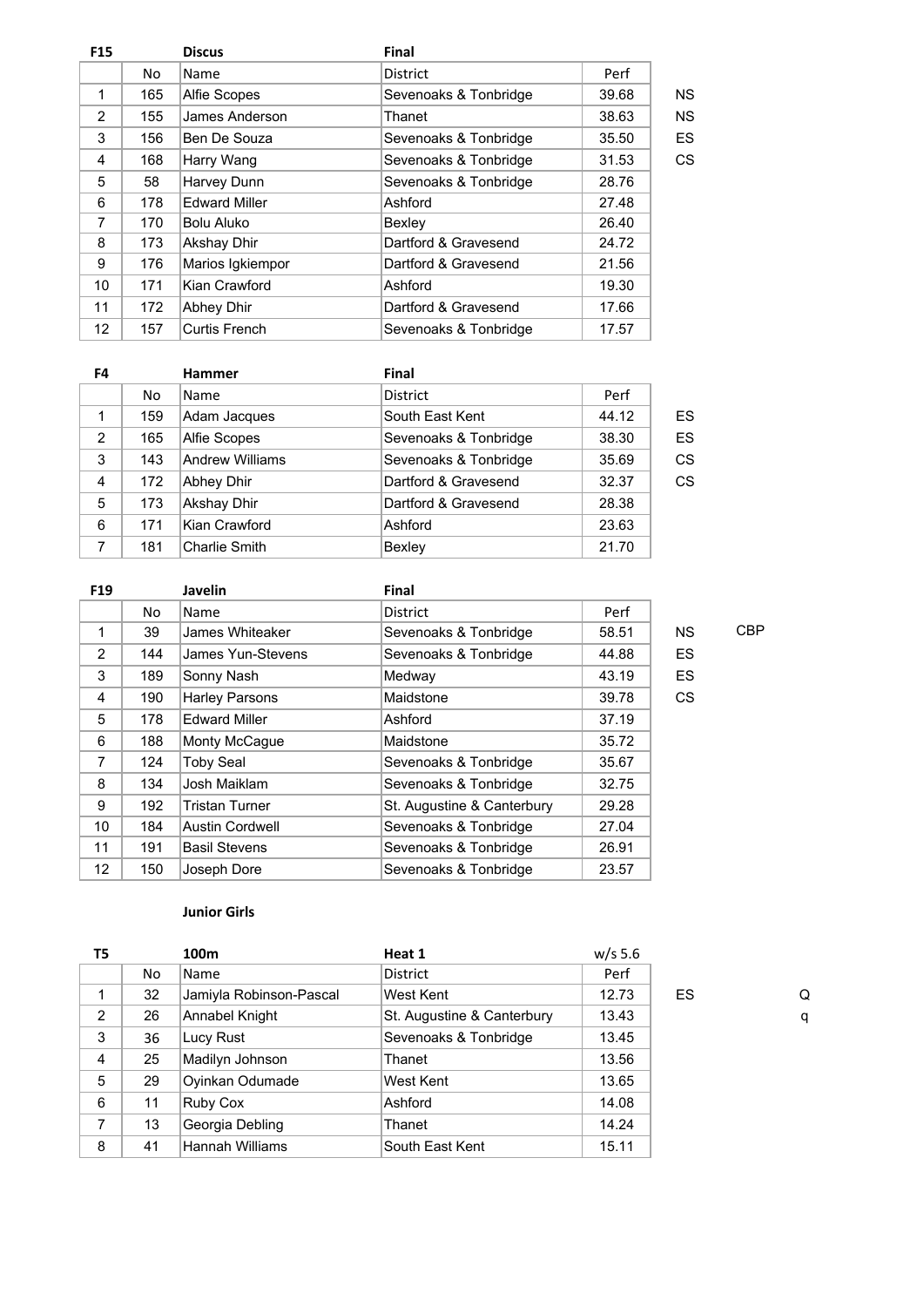| T5              |     | 100m                    | Heat 2                     | $w/s$ 4.5 |           |   |
|-----------------|-----|-------------------------|----------------------------|-----------|-----------|---|
|                 | No  | Name                    | <b>District</b>            | Perf      |           |   |
| $\mathbf{1}$    | 39  | Grace Sullivan          | Ashford                    | 12.94     | CS        | Q |
| $\overline{2}$  | 22  | <b>Tamia Griffith</b>   | St. Augustine & Canterbury | 13.01     | <b>CS</b> | q |
| 3               | 17  | Alice Fox               | Thanet                     | 13.43     |           |   |
| $\overline{4}$  | 9   | Sophie Bewsher          | Tunbridge Wells            | 13.96     |           |   |
| 5               | 30  | Eunice Olowu            | Swale                      | 14.01     |           |   |
| 6               | 18  | Saskia Furner           | Maidstone                  | 14.64     |           |   |
| $\overline{7}$  | 2   | Deborah Akinyose        | Medway                     | 15.41     |           |   |
| T5              |     | 100m                    | Heat 3                     | $w/s$ 3.2 |           |   |
|                 | No  | Name                    | District                   | Perf      |           |   |
| $\mathbf{1}$    | 16  | Nicole Farmer           | West Kent                  | 13.18     | CS        | Q |
| $\overline{2}$  | 12  | Anastasia Davies        | West Kent                  | 13.22     | <b>CS</b> | q |
| 3               | 21  | Abbey Greenwood         | Dartford & Gravesend       | 13.58     |           |   |
| $\overline{4}$  | 33  | <b>Nelly Pearse</b>     | <b>Tunbridge Wells</b>     | 13.67     |           |   |
| 5               | 20  | Lucy Goddard            | Medway                     | 13.99     |           |   |
| 6               | 4   | Danielle Astirbadi      | Medway                     | 14.20     |           |   |
| $\overline{7}$  | 8   | Gabrielle Bartlett      | Maidstone                  | 15.10     |           |   |
| T5              |     | 100m                    | Heat 4                     | $w/s$ 3.0 |           |   |
|                 | No  | Name                    | <b>District</b>            | Perf      |           |   |
| $\mathbf{1}$    | 31  | Isio Orugun             | Dartford & Gravesend       | 12.60     | <b>NS</b> | Q |
| 2               | 3   | Immanuela Aliu          | Dartford & Gravesend       | 13.19     | <b>CS</b> | q |
| 3               | 15  | <b>Emily Downes</b>     | Thanet                     | 14.25     |           |   |
| $\overline{4}$  | 19  | Boma George             | Sevenoaks & Tonbridge      | 14.30     |           |   |
| 5               | 48  | Tamara Duncan           | West Kent                  | 15.12     |           |   |
| 6               | 35  | Hannah Ray              | Maidstone                  | 16.20     |           |   |
|                 | 130 | Kizzy Steed-Fassett     | Guest                      | nr        |           |   |
| T <sub>14</sub> |     | 100m                    | <b>Final</b>               | $w/s$ 2.4 |           |   |
|                 | No  | Name                    | <b>District</b>            | Perf      |           |   |
| $\mathbf{1}$    | 31  | Isio Orugun             | Dartford & Gravesend       | 12.54     | <b>NS</b> |   |
| $\overline{c}$  | 32  | Jamiyla Robinson-Pascal | West Kent                  | 12.88     | CS        |   |
| 3               | 39  | Grace Sullivan          | Ashford                    | 13.03     | <b>CS</b> |   |
| 4               | 3   | Immanuela Aliu          | Dartford & Gravesend       | 13.06     | <b>CS</b> |   |
| 5               | 22  | Tamia Griffith          | St. Augustine & Canterbury | 13.08     | <b>CS</b> |   |
| 6               | 12  | Anastasia Davies        | West Kent                  | 13.17     | <b>CS</b> |   |
| $\overline{7}$  | 16  | Nicole Farmer           | West Kent                  | 13.32     |           |   |
| 8               | 26  | Annabel Knight          | St. Augustine & Canterbury | 13.68     |           |   |
|                 |     |                         |                            |           |           |   |

| T31            |    | 200m               | Heat 1                     | $w/s -$ |           |   |
|----------------|----|--------------------|----------------------------|---------|-----------|---|
|                | No | Name               | <b>District</b>            | Perf    |           |   |
| 1              | 1  | Deyo Adetosoye     | Dartford & Gravesend       | 26.56   | CS.       | Q |
| 2              | 47 | Shania Dodd        | Bexley                     | 27.58   | <b>CS</b> | Q |
| 3              | 3  | Immanuela Aliu     | Dartford & Gravesend       | 27.76   |           | q |
| 4              | 42 | Sian Adeyemi       | Swale                      | 28.17   |           |   |
| 5              | 54 | Charlotte Hill     | South East Kent            | 28.40   |           |   |
| 6              | 53 | Eve Graham         | Shepway                    | 28.82   |           |   |
| $\overline{7}$ | 26 | Annabel Knight     | St. Augustine & Canterbury | 28.83   |           |   |
|                |    |                    | Heat 2                     |         |           |   |
| T31            |    | 200m               |                            | $w/s -$ |           |   |
|                | No | Name               | <b>District</b>            | Perf    |           |   |
| 1              | 31 | Isio Orugun        | Dartford & Gravesend       | 25.62   | NS.       | Q |
| 2              | 58 | Imogen Munday      | Medway                     | 27.19   | CS.       | Q |
| 3              | 51 | Chloe Foord        | Ashford                    | 28.90   |           |   |
| 4              | 61 | Alexandra Prickett | Ashford                    | 29.05   |           |   |
| 5              | 4  | Danielle Astirbadi | Medway                     | 29.56   |           |   |
| 6              | 46 | Eliza Bond         | Sevenoaks & Tonbridge      | 29.90   |           |   |
| 7              | 18 | Saskia Furner      | Maidstone                  | 30.28   |           |   |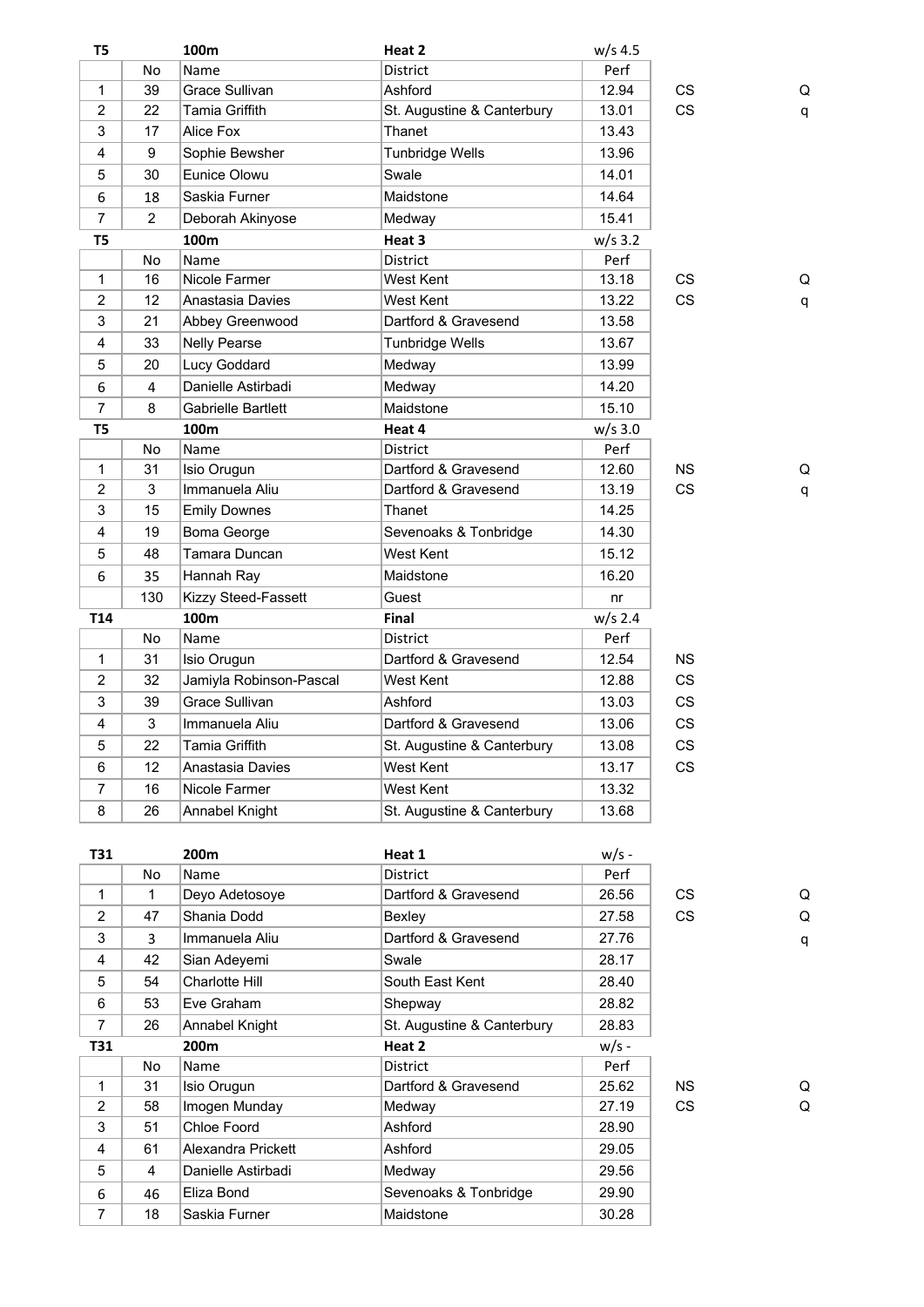| T31            |     | 200m                      | Heat 3                     | $w/s -$ |           |   |
|----------------|-----|---------------------------|----------------------------|---------|-----------|---|
|                | No. | Name                      | <b>District</b>            | Perf    |           |   |
| 1              | 63  | Jasmine Smith             | Sevenoaks & Tonbridge      | 26.38   | <b>ES</b> | Q |
| 2              | 50  | <b>Holly Fielder</b>      | St. Augustine & Canterbury | 27.30   | <b>CS</b> | Q |
| 3              | 48  | Tamara Duncan             | West Kent                  | 28.10   |           | q |
| 4              | 9   | Sophie Bewsher            | <b>Tunbridge Wells</b>     | 29.16   |           |   |
| 5              | 49  | Tara Farrell              | Maidstone                  | 29.44   |           |   |
| 6              | 8   | <b>Gabrielle Bartlett</b> | Maidstone                  | 30.60   |           |   |
| $\overline{7}$ | 62  | Kirstin Rathe-Gillespie   | Tunbridge Wells            | 30.62   |           |   |
| T50            |     | 200m                      | <b>Final</b>               | $w/s -$ |           |   |
|                | No. | Name                      | <b>District</b>            | Perf    |           |   |
| 1              | 31  | Isio Orugun               | Dartford & Gravesend       | 25.55   | <b>NS</b> |   |
| $\overline{2}$ | 63  | Jasmine Smith             | Sevenoaks & Tonbridge      | 26.38   | <b>ES</b> |   |
| 3              | 1   | Deyo Adetosoye            | Dartford & Gravesend       | 26.65   | <b>CS</b> |   |
| 4              | 50  | <b>Holly Fielder</b>      | St. Augustine & Canterbury | 27.10   | <b>CS</b> |   |
| 5              | 58  | Imogen Munday             | Medway                     | 27.45   | <b>CS</b> |   |
| 6              | 47  | Shania Dodd               | Bexley                     | 27.67   |           |   |
| 7              | 3   | Immanuela Aliu            | Dartford & Gravesend       | 28.18   |           |   |
| 8              | 48  | Tamara Duncan             | West Kent                  | 28.26   |           |   |

| T <sub>22</sub> |           | 800m                     | Heat 1                     |         |           |   |
|-----------------|-----------|--------------------------|----------------------------|---------|-----------|---|
|                 | No        | Name                     | <b>District</b>            | Perf    |           |   |
| $\mathbf{1}$    | 85        | Shannon Riskey           | West Kent                  | 2:24.3  | <b>CS</b> | Q |
| $\overline{2}$  | 59        | Rebecca O'Hara           | Sevenoaks & Tonbridge      | 2:24.3  | <b>CS</b> | Q |
| 3               | 87        | Chloe Sharp              | Dartford & Gravesend       | 2:24.5  | <b>CS</b> | q |
| $\overline{4}$  | 78        | Freya Hopkisson          | <b>Tunbridge Wells</b>     | 2:27.9  | <b>CS</b> | q |
| 5               | 71        | Amber De Moubray         | St. Augustine & Canterbury | 2:33.6  |           | q |
| 6               | 76        | <b>Molly Hawkins</b>     | Bexley                     | 2:36.2  |           |   |
| $\overline{7}$  | 88        | Alice Tyler              | Sevenoaks & Tonbridge      | 2:37.2  |           |   |
| 8               | 68        | Jade Coatsworth          | Sevenoaks & Tonbridge      | 2:44.9  |           |   |
| T <sub>22</sub> |           | 800m                     | Heat 2                     |         |           |   |
|                 | No        | Name                     | District                   | Perf    |           |   |
| $\mathbf{1}$    | 66        | <b>Emily Bond</b>        | Thanet                     | 2:27.6  | <b>CS</b> | Q |
| $\overline{2}$  | 84        | Alice Ralph              | Tunbridge Wells            | 2:31.3  |           | Q |
| 3               | 65        | Anna Altenau Smith       | Medway                     | 2:35.3  |           | q |
| 4               | 81        | <b>Charlotte Knudson</b> | <b>Tunbridge Wells</b>     | 2:36.7  |           |   |
| 5               | 67        | Sarah-Jane Brain         | Maidstone                  | 2:44.4  |           |   |
| 6               | 82        | Bea Lever                | Thanet                     | 2:46.8  |           |   |
| $\overline{7}$  | 74        | Rosie Fenton             | Tunbridge Wells            | 2:47.2  |           |   |
| 8               | 73        | Vanessa Elver            | Dartford & Gravesend       | 2:50.7  |           |   |
| T42             |           | 800m                     | Final                      |         |           |   |
|                 | <b>No</b> | Name                     | <b>District</b>            | Perf    |           |   |
| $\mathbf{1}$    | 66        | <b>Emily Bond</b>        | Thanet                     | 2:20.40 | <b>CS</b> |   |
| 2               | 85        | Shannon Riskey           | West Kent                  | 2:23.03 | <b>CS</b> |   |
| 3               | 84        | Alice Ralph              | <b>Tunbridge Wells</b>     | 2:25.43 | <b>CS</b> |   |
| $\overline{4}$  | 87        | Chloe Sharp              | Dartford & Gravesend       | 2:26.05 | <b>CS</b> |   |
| 5               | 59        | Rebecca O'Hara           | Sevenoaks & Tonbridge      | 2:28.12 | <b>CS</b> |   |
| 6               | 78        | Freya Hopkisson          | <b>Tunbridge Wells</b>     | 2:28.75 | <b>CS</b> |   |
| $\overline{7}$  | 65        | Anna Altenau Smith       | Medway                     | 2:46.11 |           |   |
|                 |           |                          |                            |         |           |   |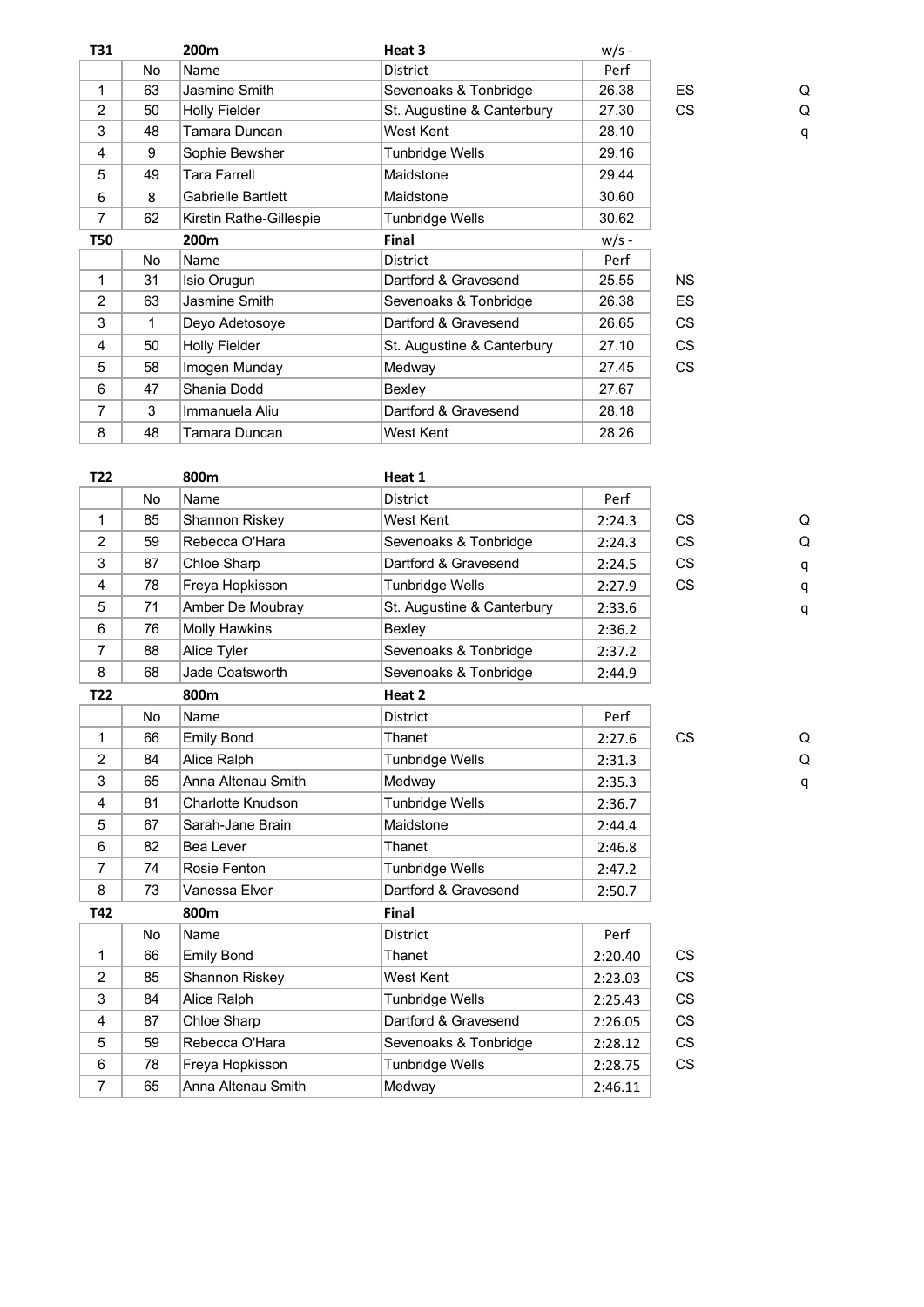| T <sub>9</sub>   |           | 1500m                | <b>Final - Time Trial</b> |           |           |            |                |
|------------------|-----------|----------------------|---------------------------|-----------|-----------|------------|----------------|
|                  | <b>No</b> | Name                 | <b>District</b>           | Perf      |           |            |                |
| 1                | 114       | Sabrina Sinha        | West Kent                 | 4:33.16   | <b>NS</b> | <b>CBP</b> | R <sub>2</sub> |
| $\overline{2}$   | 112       | <b>Holly Page</b>    | Bexley                    | 4:44.25   | ES        |            | R <sub>2</sub> |
| 3                | 109       | Jessica Keene        | Bexley                    | 4:50.94   | <b>CS</b> |            | R <sub>2</sub> |
| $\overline{4}$   | 116       | Georgina Taylor      | West Kent                 | 4:52.41   | <b>CS</b> |            | R <sub>2</sub> |
| 5                | 106       | Ella Fox             | Shepway                   | 4:56.55   | <b>CS</b> |            | R <sub>2</sub> |
| 6                | 92        | Genevieve Allan      | Sevenoaks & Tonbridge     | 5:05.51   | <b>CS</b> |            | R <sub>2</sub> |
| $\overline{7}$   | 96        | Yasmin Austridge     | West Kent                 | 5:05.57   | CS        |            | R <sub>2</sub> |
| 8                | 98        | Phoebe Barker        | Sevenoaks & Tonbridge     | 5:09.87   | CS        |            | R1             |
| $\boldsymbol{9}$ | 102       | Eleanor Cohen        | Tunbridge Wells           | 5:15.07   |           |            | R <sub>2</sub> |
| 10               | 101       | Jessica Carley       | Ashford                   | 5:23.32   |           |            | R <sub>2</sub> |
| 11               | 97        | Darcy Bareham        | Medway                    | 5:24.18   |           |            | R1             |
| 12               | 110       | Chloe Kibblewhite    | West Kent                 | 5:31.74   |           |            | R <sub>2</sub> |
| 13               | 100       | Rebecca Burford      | Dartford & Gravesend      | 5:32.91   |           |            | R1             |
| 14               | 104       | Zahara Crane         | Dartford & Gravesend      | 5:40.77   |           |            | R1             |
| 15               | 117       | Rebecca Turton       | Ashford                   | 5:41.22   |           |            | R1             |
| 16               | 105       | <b>Mhairi Fenton</b> | Sevenoaks & Tonbridge     | 5:42.68   |           |            | R <sub>2</sub> |
| 1                | 108       | Eleanor Hammond      | <b>Tunbridge Wells</b>    | 5:43.03   |           |            | R1             |
| $\overline{c}$   | 118       | Philippa Whewell     | Dartford & Gravesend      | 5:44.96   |           |            | R1             |
| 3                | 107       | Tamsin George        | Maidstone                 | 5:53.98   |           |            | R1             |
| 4                | 103       | Jade Cramer          | Dartford & Gravesend      | 6:00.23   |           |            | R1             |
| 5                | 95        | Ellie-Louise Atkins  | Ashford                   | 6:08.42   |           |            | R1             |
| 6                | 93        | Jasmine Anderson     | Dartford & Gravesend      | 6:22.99   |           |            | R1             |
|                  |           |                      |                           |           |           |            |                |
| T40              |           | <b>75m Hurdles</b>   | Heat 1                    | $w/s$ 2.5 |           |            |                |
|                  | <b>No</b> | Name                 | District                  | Perf      |           |            |                |
| 1                | 124       | Amber Lily Durrant   | Dartford & Gravesend      | 12.14     | <b>CS</b> |            | Q              |
| $\overline{2}$   | 126       | Emilia Isaac         | Maidstone                 | 12.29     | <b>CS</b> |            | Q              |
| 3                | 127       | Chanda Lamb          | Tunbridge Wells           | 12.48     | <b>CS</b> |            | $\mathsf q$    |
| $\overline{4}$   | 61        | Alexandra Prickett   | Ashford                   | 13.05     |           |            |                |
| 5                | 125       | Rebecca Hawkins      | Bexley                    | 13.49     |           |            |                |
| 6                | 121       | Amy Clayton          | Thanet                    | 15.89     |           |            |                |
| T40              |           | 75m Hurdles          | Heat 2                    | $w/s$ 4.0 |           |            |                |
|                  | No        | Name                 | District                  | Perf      |           |            |                |
| $\mathbf{1}$     | 120       | Megan Beaman Browne  | West Kent                 | 12.07     | CS        |            | Q              |
| $\overline{2}$   | 128       | Una Laqeretabua      | Tunbridge Wells           | 12.31     | <b>CS</b> |            | Q              |
| 3                | 123       | Leia Desseaux        | Ashford                   | 12.95     |           |            | q              |
| 4                | 51        | Chloe Foord          | Ashford                   | 13.19     |           |            | q              |
| 5                | 46        | Eliza Bond           | Sevenoaks & Tonbridge     | 14.83     |           |            |                |
| <b>T57</b>       |           | 75m Hurdles          | Final                     | $w/s$ 3.6 |           |            |                |
|                  | No        | Name                 | District                  | Perf      |           |            |                |
| 1                |           |                      |                           | 12.21     | CS        |            |                |
|                  | 120       | Megan Beaman Browne  | West Kent                 |           |           |            |                |
| $\overline{c}$   | 126       | Emilia Isaac         | Maidstone                 | 12.21     | CS        |            |                |
| 3                | 128       | Una Laqeretabua      | <b>Tunbridge Wells</b>    | 12.37     | CS        |            |                |
| 4                | 127       | Chanda Lamb          | Tunbridge Wells           | 12.42     | CS        |            |                |
| 5                | 123       | Leia Desseaux        | Ashford                   | 12.95     |           |            |                |
| 6                | 61        | Alexandra Prickett   | Ashford                   | 13.18     |           |            |                |
|                  | 124       | Amber Lily Durrant   | Dartford & Gravesend      | dnf       |           |            |                |
|                  | 51        | Chloe Foord          | Ashford                   | nr        |           |            |                |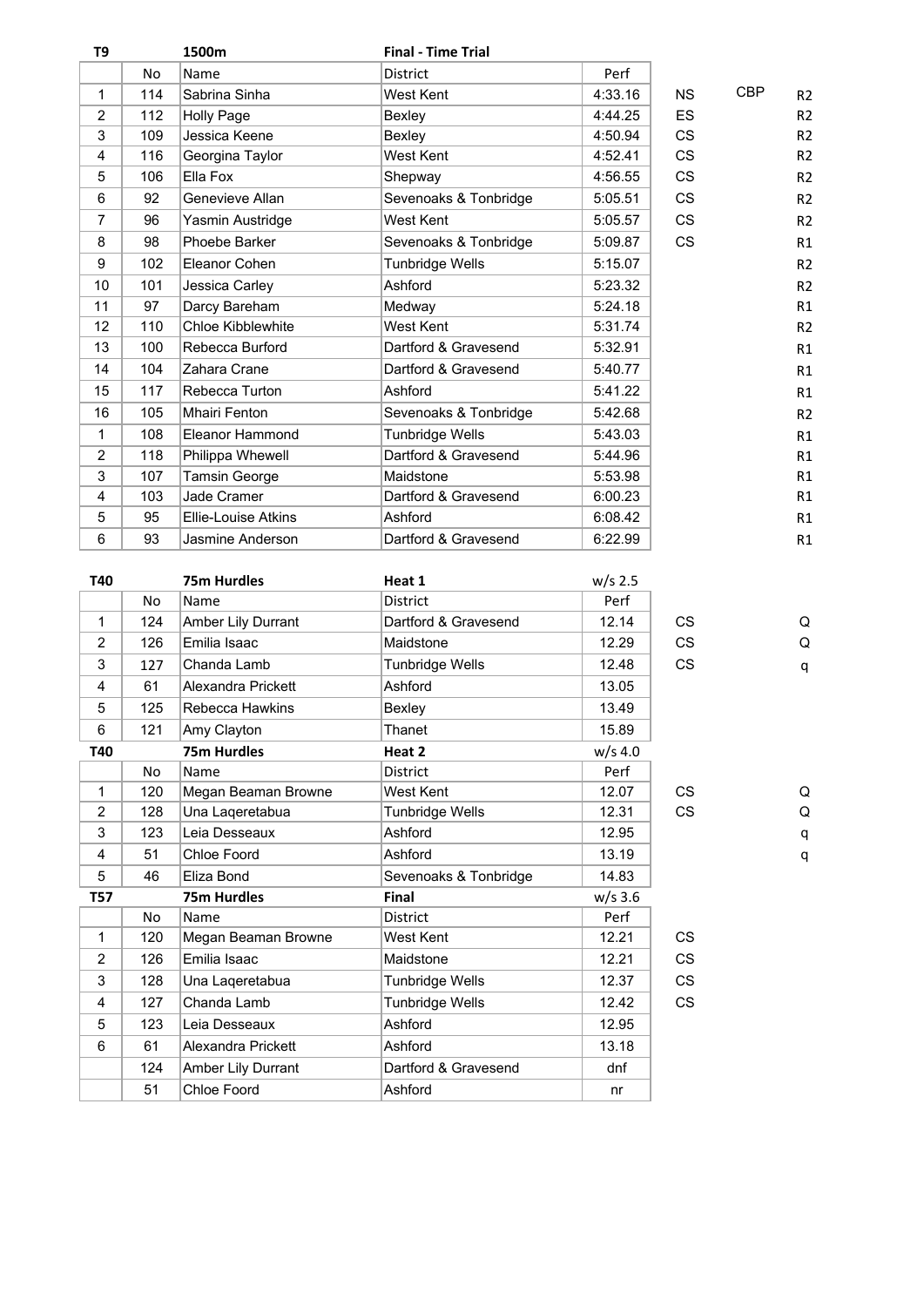| F <sub>16</sub> |     | High Jump               | Final                      |      |    |
|-----------------|-----|-------------------------|----------------------------|------|----|
|                 | No  | Name                    | <b>District</b>            | Perf |    |
| 1               | 131 | Laura Arnold            | Medway                     | 1.60 | ES |
| 2               | 125 | Rebecca Hawkins         | Bexley                     | 1.55 | CS |
| $\overline{2}$  | 124 | Amber Lily Durrant      | Dartford & Gravesend       | 1.55 | CS |
| 4               | 32  | Jamiyla Robinson-Pascal | West Kent                  | 1.55 | CS |
| 5               | 133 | Imogen Cowdell          | <b>Tunbridge Wells</b>     | 1.45 | CS |
| 6               | 130 | Kizzy Steed-Fassett     | Sevenoaks & Tonbridge      | 1.45 | CS |
| 7               | 25  | Madilyn Johnson         | Thanet                     | 1.40 |    |
| 8               | 138 | Natasha Scott           | Medway                     | 1.35 |    |
| 9               | 140 | Maude Vant Fielder      | St. Augustine & Canterbury | 1.35 |    |
| 10              | 134 | <b>Bethany Ellis</b>    | West Kent                  | 1.30 |    |
| 11              | 139 | Ellen Steiner           | Sevenoaks & Tonbridge      | 1.30 |    |

| <b>F20</b> |     | Long Jump            | <b>Final</b>               |      |    |
|------------|-----|----------------------|----------------------------|------|----|
|            | No  | Name                 | <b>District</b>            | Perf |    |
| 1          | 144 | Magda Cienciala      | West Kent                  | 4.93 | CS |
| 2          | 50  | <b>Holly Fielder</b> | St. Augustine & Canterbury | 4.74 | CS |
| 3          | 39  | Grace Sullivan       | Ashford                    | 4.70 | CS |
| 4          | 126 | Emilia Isaac         | Maidstone                  | 4.59 |    |
| 5          | 36  | Lucy Rust            | Sevenoaks & Tonbridge      | 4.55 |    |
| 6          | 143 | Temi Awodiya         | Dartford & Gravesend       | 4.26 |    |
| 7          | 33  | <b>Nelly Pearse</b>  | <b>Tunbridge Wells</b>     | 4.11 |    |
| 8          | 146 | Emily Perryman       | Medway                     | 3.98 |    |
| 9          | 145 | Jemma Coales         | Ashford                    | 3.50 |    |
| 10         | 138 | Natasha Scott        | Medway                     | 1.96 |    |

F24 Shot Final

÷.

| CS |
|----|
|    |
| CS |
|    |
|    |
|    |
|    |
|    |
|    |
|    |
|    |
|    |
|    |
|    |
|    |
|    |
|    |

| <b>F15</b> |     | <b>Discus</b>      | <b>Final</b>           |       |    |
|------------|-----|--------------------|------------------------|-------|----|
|            | No. | <b>Name</b>        | <b>District</b>        | Perf  |    |
|            | 148 | Anna Barnett       | West Kent              | 28.22 | ES |
| 2          | 168 | Christelle Pungong | Tunbridge Wells        | 23.39 | CS |
| 3          | 166 | Jordan Isibor      | Guest                  | 22.23 |    |
| 4          | 161 | Nicole Stewart     | <b>Tunbridge Wells</b> | 20.69 |    |
| 5          | 167 | Kirsty Oldershaw   | Tunbridge Wells        | 19.73 |    |
| 6          | 152 | <b>Isobel Bond</b> | <b>Tunbridge Wells</b> | 18.85 |    |
|            | 165 | Jaimee Ann Heyes   | Shepway                | ndr   |    |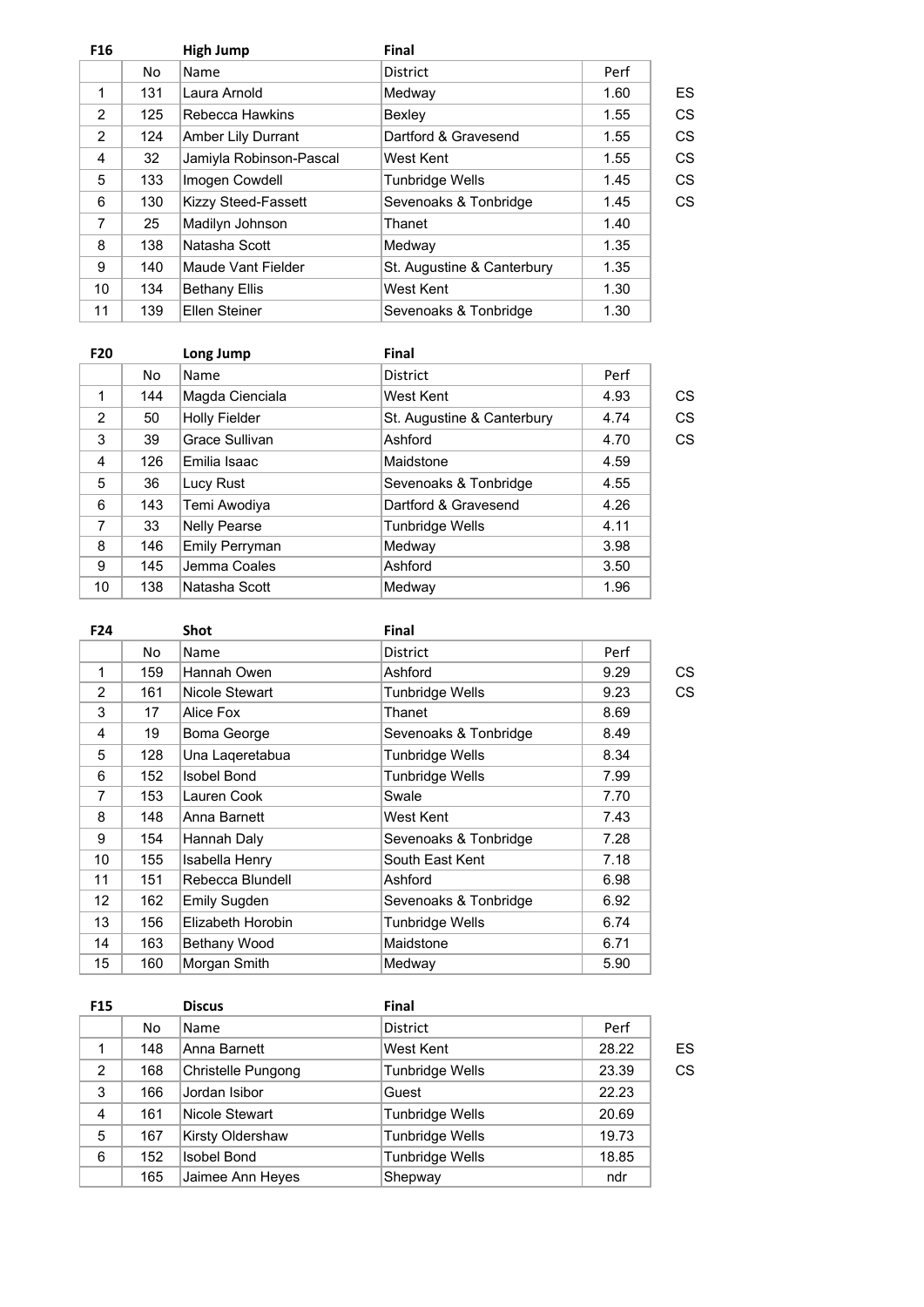| F <sub>19</sub> |     | <b>Javelin</b>   | <b>Final</b>          |       |    |
|-----------------|-----|------------------|-----------------------|-------|----|
|                 | No  | <b>Name</b>      | <b>District</b>       | Perf  |    |
| 1               | 63  | Jasmine Smith    | Sevenoaks & Tonbridge | 29.54 | CS |
| 2               | 131 | Laura Arnold     | Medway                | 27.44 | CS |
| 3               | 127 | Chanda Lamb      | Tunbridge Wells       | 23.95 |    |
| 4               | 165 | Jaimee Ann Heyes | Shepway               | 22.78 |    |
| 5               | 170 | Maisie Douch     | Sevenoaks & Tonbridge | 21.59 |    |
| 6               | 171 | Freya Hall       | Sevenoaks & Tonbridge | 21.23 |    |
| 7               | 172 | Josie Hogh       | Sevenoaks & Tonbridge | 18.99 |    |
| 8               | 176 | Elizabeth Viola  | Sevenoaks & Tonbridge | 17.36 |    |
|                 | 145 | Jemma Coales     | Ashford               | ndr   |    |

### **Year Seven Boys**

| T <sub>4</sub>  |                | 100 <sub>m</sub>            | Heat 1                | $w/s$ 0.0 |            |   |
|-----------------|----------------|-----------------------------|-----------------------|-----------|------------|---|
|                 | No             | Name                        | District              | Perf      |            |   |
| 1               | 8              | Joel Goddard                | Tunbridge Wells       | 13.08     |            | Q |
| 2               | 20             | <b>Ben Sutton</b>           | Dartford & Gravesend  | 13.15     |            | Q |
| 3               | $\overline{2}$ | Ethan Brown                 | Dartford & Gravesend  | 13.28     |            | q |
| 4               | 17             | Jason Okusanya              | Dartford & Gravesend  | 13.31     |            | q |
| 5               | 6              | Joseph Downard              | Sevenoaks & Tonbridge | 13.86     |            | q |
| 6               | 18             | Lewis Parker                | South East Kent       | 14.15     |            |   |
| $\overline{7}$  | 1              | David Akinyose              | Medway                | 15.02     |            |   |
| <b>T4</b>       |                | 100m                        | Heat 2                | $w/s$ 5.5 |            |   |
|                 | No.            | Name                        | <b>District</b>       | Perf      |            |   |
| 1               | 13             | <b>Isaac Milham</b>         | Medway                | 12.65     |            | Q |
| $\overline{2}$  | 10             | Rory Kuypers                | Maidstone             | 13.02     |            | Q |
| 3               | 9              | <b>Jack Goldsmith-Jones</b> | Swale                 | 13.45     |            | q |
| 4               | 15             | Jordan Nock                 | Ashford               | 14.34     |            |   |
| 5               | 16             | James O'Gorman              | Sevenoaks & Tonbridge | 14.59     |            |   |
| 6               | 5              | Joe Cooper                  | Maidstone             | 14.65     |            |   |
| $\overline{7}$  | 4              | Ollie Collins               | Maidstone             | 14.74     |            |   |
| T <sub>13</sub> |                | 100m                        | <b>Final</b>          | $w/s$ 3.9 |            |   |
|                 | N <sub>o</sub> | Name                        | <b>District</b>       | Perf      |            |   |
| 1               | 13             | <b>Isaac Milham</b>         | Medway                | 12.48     | <b>CBP</b> |   |
| 2               | 8              | Joel Goddard                | Tunbridge Wells       | 12.87     |            |   |
| 3               | 10             | Rory Kuypers                | Maidstone             | 12.93     |            |   |
| 4               | $\overline{2}$ | Ethan Brown                 | Dartford & Gravesend  | 13.04     |            |   |
| 5               | 9              | <b>Jack Goldsmith-Jones</b> | Swale                 | 13.43     |            |   |
| 6               | 6              | Joseph Downard              | Sevenoaks & Tonbridge | 13.53     |            |   |
| 7               | 17             | Jason Okusanya              | Dartford & Gravesend  | 13.88     |            |   |

**T49 200m Final** w/s - No Name District Perf 1 13 Isaac Milham Medway 25.84 CBP 2 28.39 3 11 Alex Lucas Medway 28.83 4 23 David Fullbrook Tunbridge Wells 29.84 5 4 Ollie Collins Maidstone 30.52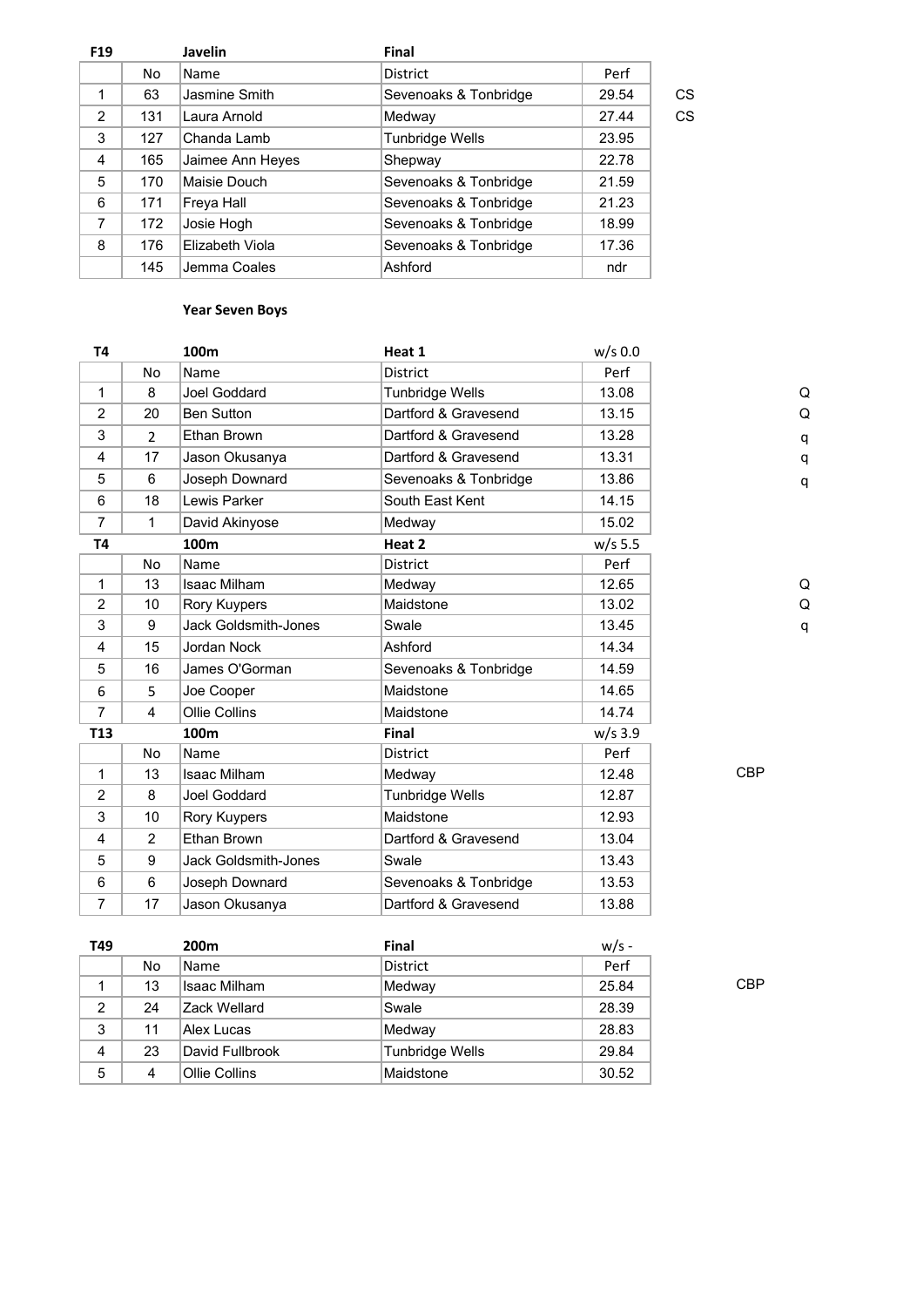| T <sub>25</sub> |     | 800m             | <b>Final</b>               |         |
|-----------------|-----|------------------|----------------------------|---------|
|                 | No. | <b>Name</b>      | <b>District</b>            | Perf    |
| 1               | 28  | Lewis Godden     | Shepway                    | 2:27.07 |
| 2               | 30  | <b>Toby Moth</b> | Bexley                     | 2:33.90 |
| 3               | 32  | Oliver Plunkett  | Sevenoaks & Tonbridge      | 2:35.70 |
| 4               | 29  | Gideon Goldring  | Sevenoaks & Tonbridge      | 2:36.73 |
| 5               | 33  | Lewis Stickings  | Bexley                     | 2:39.32 |
| 6               | 34  | James Stoney     | Tunbridge Wells            | 2:39.85 |
| 7               | 25  | Cameron Allen    | Sevenoaks & Tonbridge      | 2:41.15 |
| 8               | 36  | Alex Way         | Medway                     | 2:48.08 |
| 9               | 31  | Jack Norman      | St. Augustine & Canterbury | 2:51.90 |

| T18            |     | 1500m                | <b>Final</b>          |         |
|----------------|-----|----------------------|-----------------------|---------|
|                | No. | Name                 | <b>District</b>       | Perf    |
|                | 39  | <b>Charlie Crick</b> | Sevenoaks & Tonbridge | 4:48.68 |
| 2              | 41  | Daniel Dunlop        | Ashford               | 5:15.14 |
| 3              | 42  | <b>Tobias Green</b>  | Sevenoaks & Tonbridge | 5:19.78 |
| $\overline{4}$ | 44  | Finlay Jackson       | Sevenoaks & Tonbridge | 5:22.59 |
| 5              | 48  | <b>Matthew Roach</b> | Bexley                | 5:27.21 |
| 6              | 49  | George Rofe          | Maidstone             | 5:32.49 |

| F <sub>20</sub> |    | Long Jump            | <b>Final</b>          |      |
|-----------------|----|----------------------|-----------------------|------|
|                 | No | Name                 | <b>District</b>       | Perf |
| 1               | 10 | <b>Rory Kuypers</b>  | Maidstone             | 4.68 |
| 2               | 28 | Lewis Godden         | Shepway               | 4.67 |
| 3               | 18 | Lewis Parker         | South East Kent       | 4.63 |
| 4               | 55 | Jack Smith           | Bexley                | 4.48 |
| 5               | 54 | <b>Philip Saunes</b> | Sevenoaks & Tonbridge | 4.35 |
| 6               | 25 | Cameron Allen        | Sevenoaks & Tonbridge | 4.13 |
| 7               | 52 | Harry Edmands        | Ashford               | 3.99 |
| 8               | 6  | Joseph Downard       | Sevenoaks & Tonbridge | 3.89 |
| 9               | 53 | Harvey Grazebrook    | Dartford & Gravesend  | 3.82 |

| F <sub>24</sub> |    | <b>Shot</b>          | Final                      |       |
|-----------------|----|----------------------|----------------------------|-------|
|                 | No | Name                 | <b>District</b>            | Perf  |
| 1               | 17 | Jason Okusanya       | Dartford & Gravesend       | 10.43 |
| 2               | 16 | James O'Gorman       | Sevenoaks & Tonbridge      | 8.82  |
| 3               | 15 | Jordan Nock          | Ashford                    | 8.50  |
| 4               | 58 | David Adewale        | St. Augustine & Canterbury | 8.07  |
| 5               | 65 | Luca Tonelli         | <b>Tunbridge Wells</b>     | 7.63  |
| 6               | 62 | Mark Ip-Lloyd        | South East Kent            | 7.53  |
| 7               | 54 | <b>Philip Saunes</b> | Sevenoaks & Tonbridge      | 6.69  |
| 8               | 59 | Harvey Beaton        | Maidstone                  | 6.69  |
| 9               | 60 | Ren Cosby            | Maidstone                  | 6.38  |
| 10              | 61 | Tom Hughes           | Maidstone                  | 5.59  |

### **Year Seven Girls**

| ТЗ             |     | 100m                   | Heat 1                | $w/s$ 3.4 |   |
|----------------|-----|------------------------|-----------------------|-----------|---|
|                | No. | <b>Name</b>            | District              | Perf      |   |
|                | 21  | Katie Woolcott         | Dartford & Gravesend  | 13.67     | Q |
| $\overline{2}$ | 15  | Lauren Lelo            | Medway                | 13.94     | Q |
| 3              | 14  | Asha Jodie Root        | Maidstone             | 14.15     | q |
| 4              | 8   | Faith Etokowo          | Ashford               | 14.15     |   |
| 5              |     | Emelia Davies          | Sevenoaks & Tonbridge | 14.91     |   |
|                |     | <b>Esther Akinyose</b> | Medway                | dnf       |   |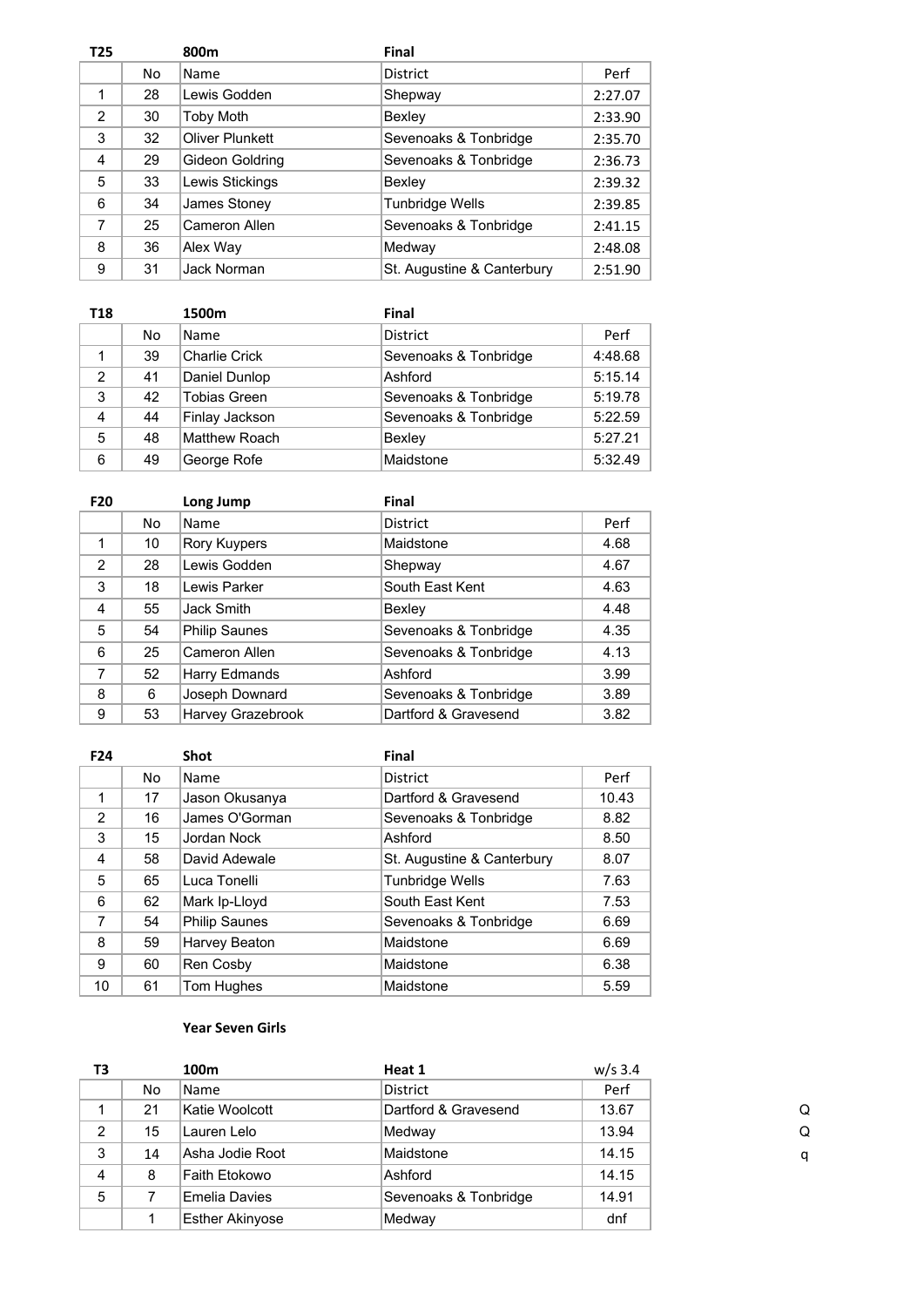| T3              |                | 100m                 | Heat 2                 | w/s 4.7   |
|-----------------|----------------|----------------------|------------------------|-----------|
|                 | <b>No</b>      | Name                 | <b>District</b>        | Perf      |
| 1               | 6              | Esinam Dake          | West Kent              | 13.47     |
| $\overline{2}$  | 17             | Omega Skeen          | Thanet                 | 13.77     |
| 3               | $\overline{2}$ | <b>Grace Annetts</b> | Sevenoaks & Tonbridge  | 13.90     |
| 4               | 13             | Charlotte Jairaj     | Sevenoaks & Tonbridge  | 14.34     |
| 5               | 16             | Sarah Ogunko         | Dartford & Gravesend   | 14.57     |
| 6               | 9              | Christina Fasulo     | Ashford                | 15.37     |
| T3              |                | 100m                 | Heat 3                 | $w/s$ 5.4 |
|                 | <b>No</b>      | Name                 | <b>District</b>        | Perf      |
| 1               | 20             | Ayesha White         | <b>Tunbridge Wells</b> | 13.88     |
| 2               | 19             | Elle Wastell         | Medway                 | 14.00     |
| 3               | 5              | Faith Cox            | Ashford                | 14.35     |
| 4               | 11             | Maisie Gibb          | Sevenoaks & Tonbridge  | 14.86     |
| 5               | 3              | Grace Baptiste       | Ashford                | 15.26     |
| 6               | 10             | Emily Giardina       | Thanet                 | 15.75     |
| T <sub>12</sub> |                | 100m                 | Final                  | $w/s$ 5.0 |
|                 | No             | Name                 | <b>District</b>        | Perf      |
| 1               | 6              | Esinam Dake          | West Kent              | 13.49     |
| $\overline{2}$  | 17             | Omega Skeen          | Thanet                 | 13.52     |
| 3               | 21             | Katie Woolcott       | Dartford & Gravesend   | 13.61     |
| 4               | 19             | Elle Wastell         | Medway                 | 13.92     |
| 5               | 2              | <b>Grace Annetts</b> | Sevenoaks & Tonbridge  | 13.99     |
| 6               | 20             | Ayesha White         | <b>Tunbridge Wells</b> | 14.00     |
| $\overline{7}$  | 15             | Lauren Lelo          | Medway                 | 14.16     |
| 8               | 14             | Asha Jodie Root      | Maidstone              | 14.17     |
|                 |                |                      |                        |           |

| T <sub>29</sub> |                | 200m                 | Heat 1                 | $w/s -$    |   |
|-----------------|----------------|----------------------|------------------------|------------|---|
|                 | No             | Name                 | District               | Perf       |   |
| 1               | $\overline{2}$ | <b>Grace Annetts</b> | Sevenoaks & Tonbridge  | 28.33      | Q |
| $\overline{2}$  | 26             | McKenzie Forder      | Swale                  | 30.03      | Q |
| 3               | 24             | Amira Carew          | <b>Tunbridge Wells</b> | 30.27      | q |
| 4               | $\overline{7}$ | <b>Emelia Davies</b> | Sevenoaks & Tonbridge  | 30.68      | q |
| 5               | 29             | Holly McGowan        | Medway                 | 32.40      |   |
| 6               | 9              | Christina Fasulo     | Ashford                | <b>DNS</b> |   |
| T29             |                | 200m                 | Heat 2                 | $w/s -$    |   |
|                 | No             | Name                 | District               | Perf       |   |
| 1               | 17             | Omega Skeen          | Thanet                 | 28.17      | Q |
| $\overline{2}$  | 22             | Antonia Alapafuja    | West Kent              | 28.83      | Q |
| 3               | 19             | Elle Wastell         | Medway                 | 28.88      | q |
| 4               | 14             | Asha Jodie Root      | Maidstone              | 29.44      | q |
| 5               | 5              | Faith Cox            | Ashford                | 30.76      |   |
| 6               | 3              | Grace Baptiste       | Ashford                | 31.24      |   |
| $\overline{7}$  | 27             | Maisie Granger       | Sevenoaks & Tonbridge  | 31.29      |   |
| T48             |                | 200m                 | <b>Final</b>           | $w/s -$    |   |
|                 | <b>No</b>      | Name                 | <b>District</b>        | Perf       |   |
| 1               | 17             | Omega Skeen          | Thanet                 | 28.04      |   |
| $\overline{2}$  | $\overline{2}$ | <b>Grace Annetts</b> | Sevenoaks & Tonbridge  | 28.39      |   |
| 3               | 22             | Antonia Alapafuja    | West Kent              | 28.95      |   |
| 4               | 19             | Elle Wastell         | Medway                 | 29.00      |   |
| 5               | 14             | Asha Jodie Root      | Maidstone              | 29.43      |   |
| 6               | 24             | Amira Carew          | <b>Tunbridge Wells</b> | 29.95      |   |
| 7               | 26             | McKenzie Forder      | Swale                  | 30.00      |   |
| 8               | 7              | <b>Emelia Davies</b> | Sevenoaks & Tonbridge  | 30.51      |   |
|                 |                |                      |                        |            |   |